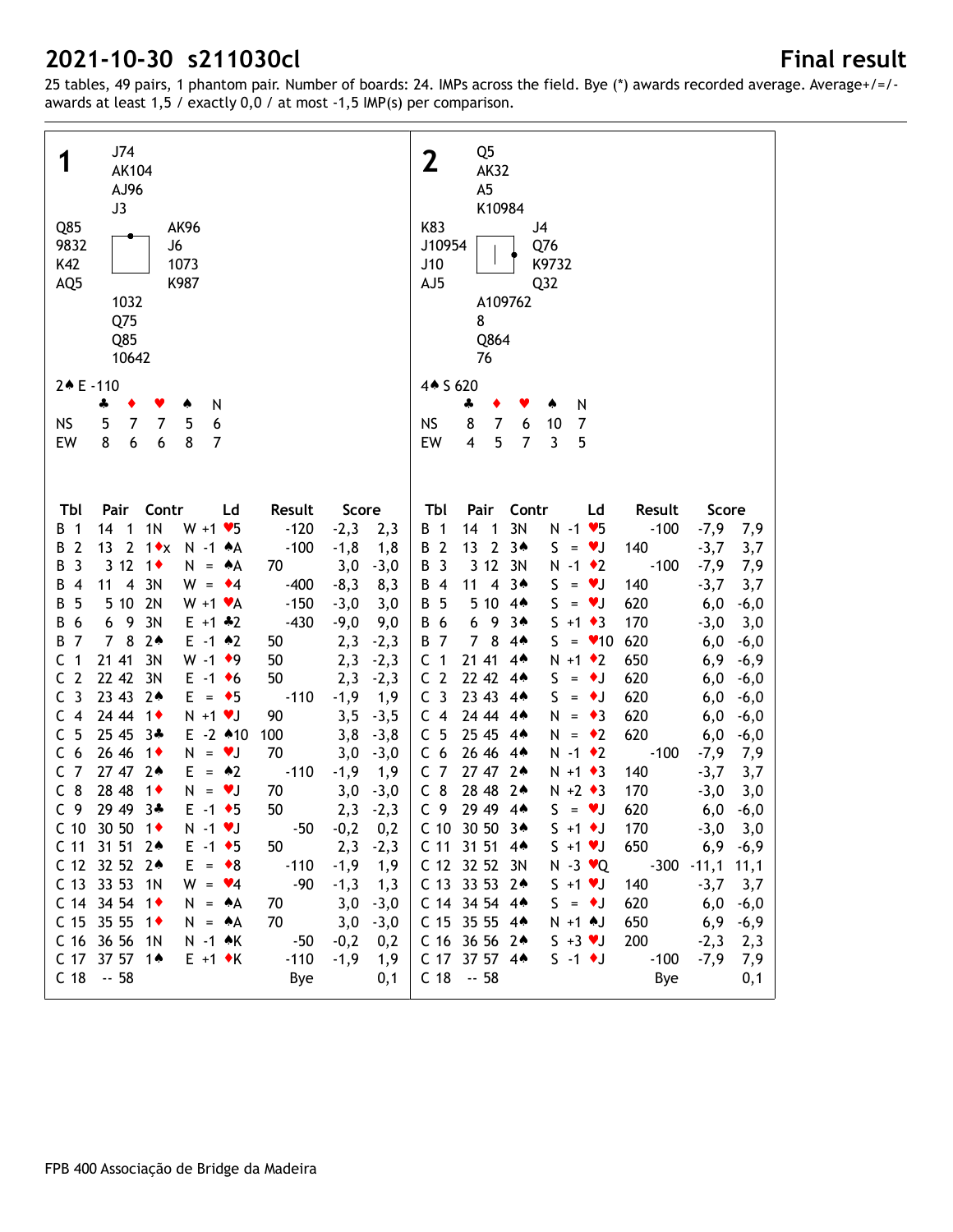| 9865<br>$\mathbf{3}$<br>Q104<br>Q942<br>J8<br><b>AKQJ1074</b><br>$\overline{2}$<br>86<br>AK953<br>KJ7<br>105<br>93<br>6542<br>3<br>J72<br>A863<br><b>AKQ107</b> |                                                    | 643<br>4<br>762<br>K107643<br>3<br>KJ <sub>2</sub><br>A8<br>KQ109<br>J83<br>J9<br>AQ<br>8764<br>AKQJ92<br>Q10975<br>A54<br>852<br>105 |
|-----------------------------------------------------------------------------------------------------------------------------------------------------------------|----------------------------------------------------|---------------------------------------------------------------------------------------------------------------------------------------|
| 5*x S -500                                                                                                                                                      |                                                    | 6N W -1440                                                                                                                            |
| N<br>ቆ<br>٠<br>v<br>۸                                                                                                                                           |                                                    | N<br>÷<br>٠                                                                                                                           |
| 8<br>6<br><b>NS</b><br>8<br>3<br>4<br>EW<br>$\overline{\mathbf{4}}$<br>$\overline{\mathbf{4}}$<br>6<br>10<br>$\overline{7}$                                     |                                                    | 5<br><b>NS</b><br>1<br>1<br>$\overline{4}$<br>1<br>8<br>EW<br>12<br>11<br>9<br>12                                                     |
|                                                                                                                                                                 |                                                    |                                                                                                                                       |
| Pair<br>Contr<br>TЫ<br>Ld                                                                                                                                       | Result<br>Score                                    | Contr<br>TЫ<br>Pair<br>Ld<br>Result<br>Score                                                                                          |
| $4*$<br>$142$<br>$W = *J$<br>$\mathbf{1}$<br>В                                                                                                                  | $-620$<br>$-7,3$<br>7,3                            | 3N<br>$-690$<br><b>B</b> 1<br>14<br>$\overline{2}$<br>$E + 3$ $*10$<br>$2,2$ -2,2                                                     |
| $\overline{2}$<br>3<br>$4*$<br>$S -2 A$<br>В<br>1                                                                                                               | $-100$<br>2,9<br>$-2,9$                            | 3<br>B 2<br>1<br>$6 +$<br>E.<br>$-1370$<br>$-9,6$<br>$= A K$<br>9,6<br>4 1 3                                                          |
| 4 1 3<br>$E - 2 A$<br>3<br>3N<br>В<br>5<br>$5+x$<br>$S - 3$ $\star$ K<br>12 <sup>2</sup><br>В<br>$\overline{4}$                                                 | 200<br>8,7<br>$-8,7$<br>$-500$                     | B 3<br>3N<br>$E + 3$ 410<br>$-690$<br>2,2<br>$-2,2$<br>12<br>5<br>B 4<br>$6 +$<br>E.<br>$-1370$<br>$= \mathbf{v} A$                   |
| 6 11<br>$W - 2 A$<br>5<br>$4*$<br>В                                                                                                                             | $-5,3$<br>5,3<br>200<br>8,7<br>$-8,7$              | $-9,6$<br>9,6<br><b>B</b> 5<br>6 11<br>3N<br>$E + 3 \cdot 3$<br>$-690$<br>2,2<br>$-2,2$                                               |
| 7 10<br>$4*$<br>$S -1$ $*A$<br>В<br>6                                                                                                                           | 4,0<br>$-50$<br>$-4,0$                             | 3N<br>B 6<br>7 10<br>$E + 3$ $*10$<br>$-690$<br>2,2<br>$-2,2$                                                                         |
| $\overline{7}$<br>-9<br>$3*$<br>В<br>8<br>$W + 1 + 8$                                                                                                           | $-170$<br>1,3<br>$-1,3$                            | <b>B</b> 7<br>8<br>- 9<br>3N<br>2,2<br>$E + 3$ $A7$<br>$-690$<br>$-2,2$                                                               |
| $\mathbf{1}$<br>21 58<br>$4*$<br>$S -4$ $*$ K<br>С                                                                                                              | $-200$<br>0,5<br>$-0,5$                            | 21 58<br>3N<br>$\overline{1}$<br>$E + 3$ $*10$<br>$-690$<br>2,2<br>C<br>$-2,2$                                                        |
| $\overline{2}$<br>22 41<br>C<br>$W = *J$<br>$4*$                                                                                                                | $-620$<br>$-7,3$<br>7,3                            | C <sub>2</sub><br>22 41<br>3N<br>$E + 3 + 5$<br>$-690$<br>2,2<br>$-2,2$                                                               |
| 3<br>23 42<br>C<br>$3*$<br>$W = *J$                                                                                                                             | $-140$<br>1,9<br>$-1,9$                            | C <sub>3</sub><br>23 42 6*<br>$E = \bullet A$<br>$-1370$<br>$-9,6$<br>9,6                                                             |
| 24 43<br>$\overline{4}$<br>$2*$<br>$W + 3 + J$<br>C                                                                                                             | $-200$<br>0, 5<br>$-0,5$                           | C <sub>4</sub><br>24 43<br>3N<br>$E + 3 + 5$<br>$-690$<br>2,2<br>$-2,2$                                                               |
| 5<br>25 44<br>C<br>$4*$<br>$W - 2 + J$                                                                                                                          | 200<br>8,7<br>$-8,7$                               | C <sub>5</sub><br>25 44<br>3N<br>$W + 3$ 410<br>$-690$<br>2,2<br>$-2,2$                                                               |
| 26 45<br>6<br>3N<br>$E - 2$ $A$<br>C                                                                                                                            | 200<br>8,7<br>$-8,7$                               | C <sub>6</sub><br>26 45<br>3N<br>$W + 3$ 46<br>$-690$<br>2,2<br>$-2,2$                                                                |
| $\overline{7}$<br>27 46<br>$S - 2 * 10$<br>$5 \star x$<br>C                                                                                                     | $-300$<br>$-1,5$<br>1, 5                           | C <sub>7</sub><br>27 46<br>3N<br>$E + 3 \times 4$<br>$-690$<br>2,2<br>$-2,2$                                                          |
| 8<br>28 47 4*x<br>$W = *J$<br>C                                                                                                                                 | $-790$<br>$-9,8$<br>9,8                            | $C_8$<br>28 47 3N<br>$2,2 -2,2$<br>$E + 3$ $*7$<br>$-690$                                                                             |
| 29 48 4*x<br>C <sub>9</sub><br>$S -4 A$                                                                                                                         | $-800 - 10,1$ 10,1                                 | C <sub>9</sub><br>29 48 3*<br>$E + 3$ $*10$<br>$-170$<br>$11,3 -11,3$                                                                 |
| C 10 30 49 3 $\bullet$<br>$N - 1$ $\forall A$                                                                                                                   |                                                    |                                                                                                                                       |
| C 11 31 50 24<br>$W + 2 * J$                                                                                                                                    | $-50$<br>$4,0$ $-4,0$                              | $C$ 10 30 49 6*<br>$E = 10$<br>-1370<br>$-9,6$ $9,6$                                                                                  |
|                                                                                                                                                                 | $-170$<br>1,3<br>$-1,3$                            | $W - 1 * 3$<br>$C$ 11 31 50 6 $\bullet$<br>100<br>$13,6 - 13,6$                                                                       |
| C 12 32 51 3 $\bullet$<br>$N - 1$ $\bullet 2$                                                                                                                   | $-50$<br>4,0<br>$-4,0$                             | C 12 32 51 6N<br>$W = \bullet 7$<br>$-1440 - 10,8$ 10,8                                                                               |
| C 13 33 52 34<br>$W = -1$                                                                                                                                       | $-140$<br>1,9<br>$-1,9$                            | C 13 33 52 3N<br>$E + 3$ $A7$<br>$-690$<br>$2,2$ $-2,2$                                                                               |
| C 14 34 53 34<br>$W + 1$ $\bullet$ 2                                                                                                                            | $-170$<br>$-1,3$<br>1,3                            | C 14 34 53 3N<br>$E + 4$ $*10$<br>$-720$<br>$1,4$ -1,4                                                                                |
| $C$ 15 35 54 3*x W +1 *J                                                                                                                                        | $-930 - 11,5$ 11,5                                 | C 15 35 54 3N<br>$E + 3 + 9$<br>$-690$<br>$2,2$ -2,2                                                                                  |
| C 16 36 55 $5 \cdot$<br>$S - 3 \cdot K$<br>C 17 37 56 4*<br>$W = 4$                                                                                             | $-150$<br>1,9<br>$-1,9$<br>$-620$<br>$-7,3$<br>7,3 | C 16 36 55 3N<br>$E + 3 \cdot 8$<br>$-690$<br>$2,2$ -2,2<br>C 17 37 56 6*<br>$E = \cdot 2$<br>$-1370$<br>$-9,6$<br>9,6                |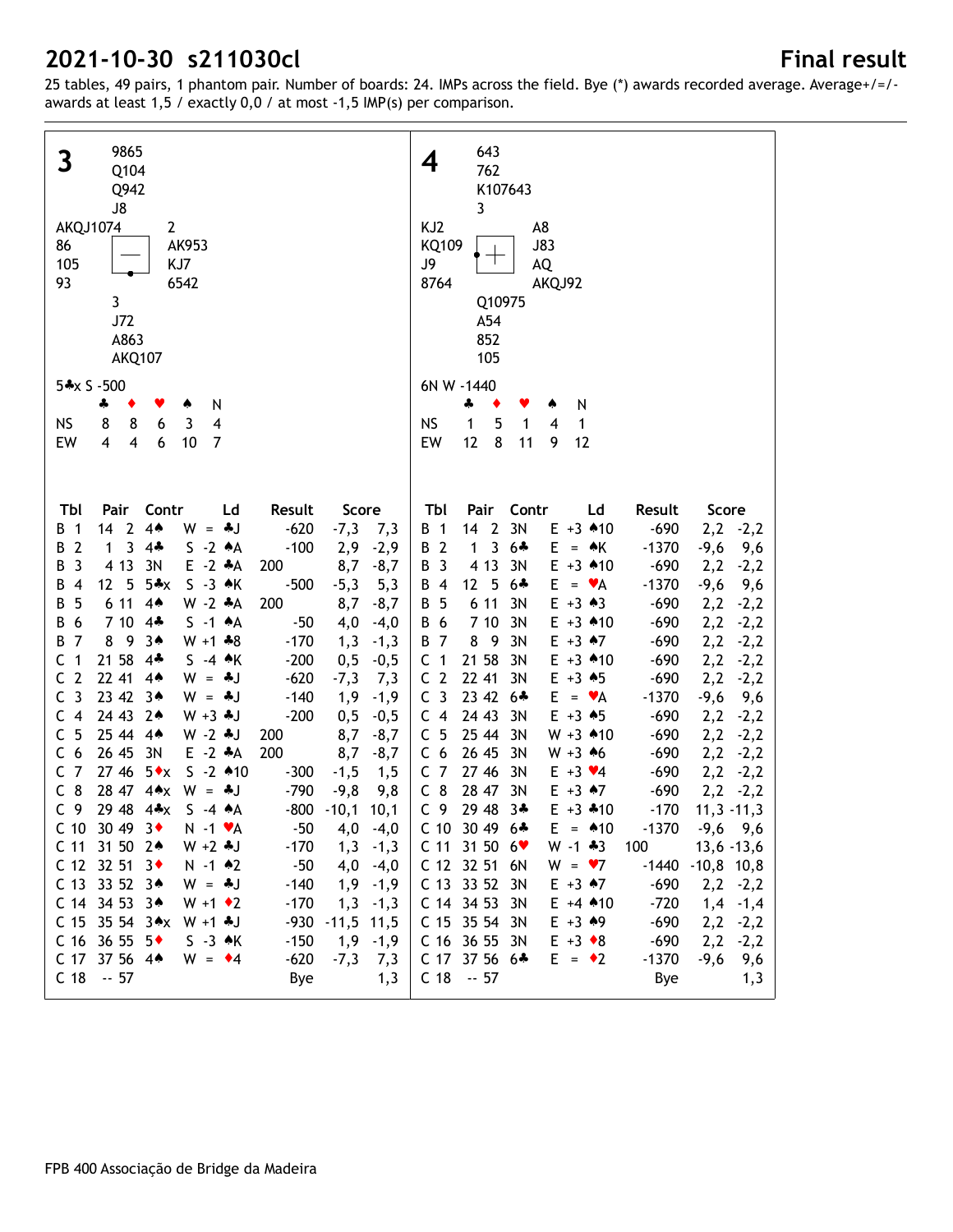| Q9<br>5<br>Q8643<br>A1096<br>102<br>K1073<br>652<br>K<br>J107<br>QJ52<br>K43<br>J984<br>AKQ3<br>AJ84<br>A952<br>87<br>765                                  | <b>AQJ</b><br>6<br>$\overline{4}$<br>Q10654<br>J943<br>10974<br>K8652<br>A9<br>Q10873<br><br>J9<br>AQ108652<br>Κ<br>3<br>KJ652<br>AK8732<br>$\overline{7}$ |
|------------------------------------------------------------------------------------------------------------------------------------------------------------|------------------------------------------------------------------------------------------------------------------------------------------------------------|
| 3* E-110                                                                                                                                                   | 5*x E 200                                                                                                                                                  |
| 4<br>N<br>٠<br>۸                                                                                                                                           | ÷<br>N                                                                                                                                                     |
| 5<br>NS<br>8<br>6<br>$\overline{4}$<br>6                                                                                                                   | <b>NS</b><br>3<br>11<br>7<br>$\overline{2}$<br>8                                                                                                           |
| $\overline{7}$<br>5<br>9<br>$\overline{7}$<br>EW<br>$\overline{7}$                                                                                         | 9<br>$\boldsymbol{6}$<br>EW<br>$\mathbf{1}$<br>10<br>$\overline{4}$                                                                                        |
|                                                                                                                                                            |                                                                                                                                                            |
| Contr<br>Result<br>Tbl<br>Pair<br>Ld<br>Score                                                                                                              | Pair<br>Contr<br>Tbl<br>Ld<br>Result<br>Score                                                                                                              |
| 1 <sub>N</sub><br>14 <sub>3</sub><br>$E + 1 \cdot 2$<br>$-120$<br>$\overline{1}$<br>$-1,4$ 1,4<br>В                                                        | 3N<br>14<br>$\overline{3}$<br>$N - 1$ $*K$<br>$-50$<br>B 1<br>$-4,4$ 4,4                                                                                   |
| $\overline{2}$<br>$\overline{4}$<br>1 <sub>N</sub><br>$\overline{2}$<br>E.<br>$= \bullet 2$<br>$-90$<br>$-0,4$<br>В<br>0,4                                 | $\mathbf{2}$<br>$\overline{\mathbf{4}}$<br>$5 \star x$<br>$W = \bullet 4$<br>B 2<br>$-850$<br>$-13,3$ 13,3                                                 |
| 5<br>1 <sub>N</sub><br>3<br>$\mathbf{1}$<br>$W = \bullet 3$<br>$-90$<br>$-0,4$<br>В<br>0,4                                                                 | 5<br>$5*$<br>S<br>B 3<br>$\bullet 2$<br>1<br>400<br>4,6<br>$-4,6$<br>$\equiv$                                                                              |
| 6<br>3N<br>$\overline{4}$<br>13<br>$E - 1$ $*4$<br>50<br>3,6<br>$-3,6$<br>В                                                                                | 13<br>$5 \cdot x$<br>S<br>6<br>$\mathbf{v}$ A<br>550<br>B 4<br>7,8<br>$-7,8$<br>$\qquad \qquad =$                                                          |
| 712<br>1 <sub>N</sub><br>5<br>$\bullet$ 8<br>$-0,4$<br>В<br>E.<br>-90<br>0,4<br>$\qquad \qquad =$                                                          | 7 12<br>5<br>$4\bullet$<br>$S + 1$ 410<br>150<br>$-0,6$<br>B<br>0,6                                                                                        |
| 8 1 1<br>1 <sub>N</sub><br>6<br>$E + 1$ $\blacktriangledown$ 6<br>$-120$<br>$-1,4$<br>1,4<br>В                                                             | 8 1 1<br>$5*$<br>B 6<br>N.<br>$=$ $\frac{1}{2}$ K<br>400<br>4,6<br>$-4,6$                                                                                  |
| 9 10<br>$\overline{7}$<br>$4$ $\times$<br>$N - 2 A$<br>$-500$<br>9,5<br>В<br>$-9,5$<br>$\mathbf{1}$<br>21 57<br>1 <sub>N</sub><br>$= \bullet 2$<br>C<br>E. | 9 10<br>$5*$<br>400<br><b>B</b> 7<br>$S = A$<br>4,6<br>$-4,6$<br>$S - 3 * 6$<br>C <sub>1</sub>                                                             |
| $-90$<br>0,4<br>$-0,4$<br>$\overline{2}$<br>22 58<br>1 <sub>N</sub><br>C<br>$= \bullet 2$<br>$-90$<br>$-0,4$<br>E.<br>0,4                                  | 21 57 4<br>$-150$<br>$-6,0$<br>6,0<br>C <sub>2</sub><br>22 58<br>$5*$<br>$S + 1$ 410<br>420<br>5,2<br>$-5,2$                                               |
| $\overline{3}$<br>23 41<br>C<br>$3*$<br>$E - 1 \cdot A$<br>50<br>3,6<br>$-3,6$                                                                             | C <sub>3</sub><br>23 41<br>5AX<br>$E -1$ $\bullet$ A<br>200<br>0,4<br>$-0,4$                                                                               |
| 24 42<br>$\overline{4}$<br>3N<br>$S - 1$ $*4$<br>$-100$<br>$-0,4$<br>C<br>0,4                                                                              | 24 42<br>$5*$<br>S<br>C <sub>4</sub><br>$+A$<br>400<br>4,6<br>$-4,6$<br>$\equiv$                                                                           |
| 5<br>25 43<br>$4*$<br>$W - 3$ $*10$<br>150<br>5,9<br>$-5,9$<br>C                                                                                           | C <sub>5</sub><br>25 43 4*x<br>E<br>$\bullet$ A<br>$-790$<br>$-12,8$<br>12,8<br>$\qquad \qquad =$                                                          |
| 6<br>26 44<br>1 <sub>N</sub><br>$E + 1 \cdot 5$<br>C<br>$-120$<br>$-1,4$<br>1,4                                                                            | 26 44 4*x<br>$E -2 \cdot A$<br>C <sub>6</sub><br>500<br>6,7<br>$-6,7$                                                                                      |
| $\overline{7}$<br>27 45<br>$3*$<br>$-100$<br>0,4<br>C<br>$N - 1$ $*A$<br>$-0,4$                                                                            | 27 45 $6*x$<br>$S - 1$ $*7$<br>C <sub>7</sub><br>$-100$<br>$-5,5$<br>5,5                                                                                   |
| 8<br>28 46<br>1 <sub>N</sub><br>С<br>$-120$<br>$E + 1 + 6$<br>$-1,4$<br>1,4                                                                                | $C_8$<br>28 46<br>$5*$<br>S.<br>$\mathbf{v}$ A<br>400<br>4,6<br>$-4,6$<br>$\equiv$                                                                         |
| 29 47 3N<br>C <sub>9</sub><br>$E - 1$ $*4$<br>50<br>$3,6 -3,6$                                                                                             | C <sub>9</sub><br>29 47 5+<br>$N = 9$<br>400<br>4,6<br>$-4,6$                                                                                              |
| C 10 30 48<br>$E = \bullet J$<br>$-90$<br>1 <sub>N</sub><br>$-0,4$<br>0,4                                                                                  | C 10 30 48 3N<br>$N - 1$ $*K$<br>$-50 -4,4 4,4$                                                                                                            |
| C 11 31 49<br>1N<br>$E = 44$<br>$-90$<br>$-0,4$<br>0,4                                                                                                     | C 11 31 49 $6 \cdot x$ S -1 $\cdot A$<br>$-100$<br>$-5,5$<br>5,5                                                                                           |
| C 12 32 50<br>$E = 44$<br>$-90$<br>1N<br>$-0,4$<br>0,4                                                                                                     | C 12 32 50 $5 \bullet$<br>$S + 1 \cdot A$<br>420<br>$5,2$ $-5,2$                                                                                           |
| C 13 33 51<br>3 <sup>9</sup><br>$N - 1$ $*A$<br>$-100$<br>$-0,4$<br>0,4                                                                                    | $-790 - 12,8$ 12,8<br>$C$ 13 33 51 4 $\star$ x<br>$E = \bullet A$                                                                                          |
| C 14 34 52 24<br>$W - 2 \cdot 3$<br>100<br>4,8<br>$-4,8$                                                                                                   | C 14 34 52 3N<br>$N = *K$<br>400<br>$4,6$ $-4,6$                                                                                                           |
| C 15 35 53<br>$E = \bullet 2$<br>$-90$<br>1N<br>$-0,4$<br>0,4                                                                                              | C 15 35 53 $5*x$<br>$S = A$<br>550<br>$7,8$ -7,8                                                                                                           |
| C 16 36 54 1N<br>$E + 1 \cdot 2$<br>$-120$<br>$-1,4$<br>1,4                                                                                                | C 16 36 54 5 $\bullet$<br>$S = A$<br>400<br>$4,6$ -4,6                                                                                                     |
| C 17 37 55 1N<br>$W = \blacktriangledown 4$<br>$-90$<br>$-0,4$<br>0,4                                                                                      | C 17 37 55 3N<br>$N - 1$ $*K$<br>$-4,4$ 4,4<br>-50                                                                                                         |
| $C$ 18 $-56$<br><b>Bye</b><br>$-0,2$                                                                                                                       | $C$ 18 $-56$<br>Bye<br>$-0,2$                                                                                                                              |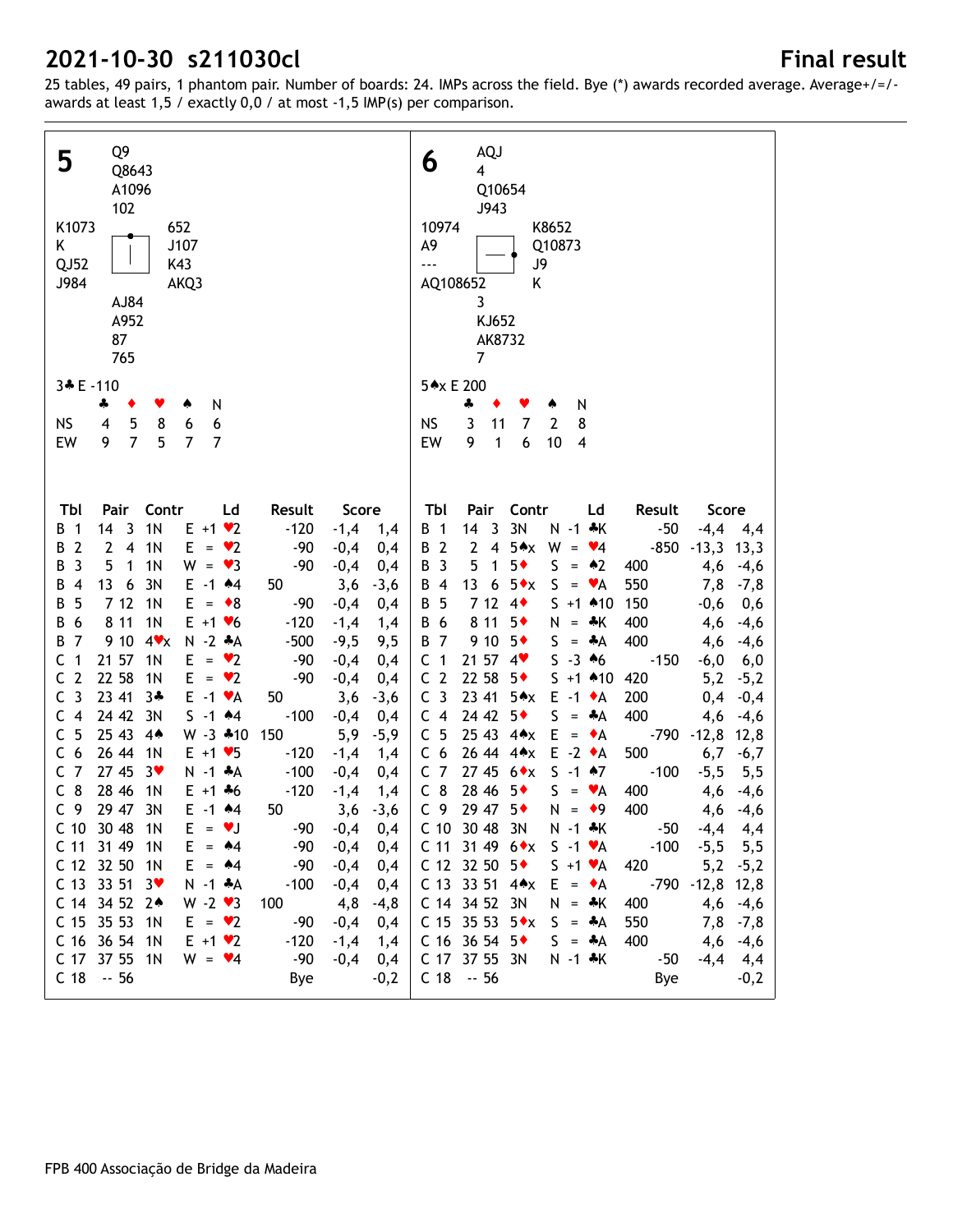| $\overline{2}$<br>7<br>A1098<br>J9874<br>Q64<br><b>KJ74</b><br>AQ109853<br>5<br>KQJ<br>┯<br>Q <sub>6</sub><br>A52<br>1085<br>KJ7<br>6<br>76432 |                                                    | J3<br>8<br>Q107<br>AJ96<br>AKJ4<br>9754<br>Q862<br>KJ543<br>A96<br>K7<br>43<br>93<br>10752<br><b>AK10</b><br>82 |
|------------------------------------------------------------------------------------------------------------------------------------------------|----------------------------------------------------|-----------------------------------------------------------------------------------------------------------------|
| K103<br>A932                                                                                                                                   |                                                    | Q10852<br>Q86                                                                                                   |
| 5* E-650                                                                                                                                       |                                                    | 3N N 400                                                                                                        |
| N<br>÷<br>٠<br>۸                                                                                                                               |                                                    | 4<br>N<br>♠                                                                                                     |
| $\overline{2}$<br>$\overline{7}$<br>$\overline{2}$<br><b>NS</b><br>6<br>8                                                                      |                                                    | 10<br>7<br><b>NS</b><br>10<br>7<br>9                                                                            |
| E<br>7<br>6<br>5<br>10<br>11                                                                                                                   |                                                    | $\overline{3}$<br>3<br>$\boldsymbol{6}$<br>5<br>EW<br>3                                                         |
| 5<br>W<br>6<br>$\ddot{\cdot}$<br>10<br>8                                                                                                       |                                                    |                                                                                                                 |
|                                                                                                                                                |                                                    |                                                                                                                 |
| Pair<br>Contr<br>Tbl<br>Ld                                                                                                                     | Result<br>Score                                    | Pair<br>Contr<br>Tbl<br>Ld<br>Result<br>Score                                                                   |
| 64<br>14<br>$E - 1$ 46<br>$\overline{1}$<br>$\overline{4}$<br>В                                                                                | 100<br>$11,6 -11,6$                                | 14<br>$\overline{4}$<br>3N<br>430<br>$0,4$ -0,4<br>B 1<br>$N + 1$ $*2$                                          |
| $\overline{2}$<br>3<br>5<br>$4*$<br>$E + 1 \cdot 3$<br>В                                                                                       | $-650$<br>$-2,0$<br>2,0                            | 5<br>B 2<br>3<br>3N<br>430<br>$0,4$ -0,4<br>$N + 1$ $*2$                                                        |
| 3<br>$\overline{2}$<br>4A<br>В<br>6<br>$E + 1 \cdot 3$                                                                                         | $-650$<br>$-2,0$<br>2,0                            | $\mathbf{2}$<br>3N<br>$\overline{\mathbf{3}}$<br>6<br>$N + 1$ $*2$<br>430<br>0,4<br>В<br>$-0,4$                 |
| $\overline{7}$<br>4A<br>$\overline{4}$<br>В<br>1<br>$E + 1$ $\vee$ 2                                                                           | $-650$<br>2,0<br>$-2,0$                            | $\overline{7}$<br>3N<br>430<br>0,4<br>В<br>$\overline{4}$<br>1<br>$N + 1 + 5$<br>$-0,4$                         |
| 8 1 3<br>5<br>4A<br>Е<br>$+A$<br>В<br>$=$<br>9 12<br>6<br>4A<br>Е<br>$\mathbf{\bullet}8$<br>В<br>$=$                                           | $-620$<br>$-1,0$<br>1,0<br>$-620$                  | 8 1 3<br>3N<br>5<br>430<br>0,4<br>В<br>$N + 1$ 46<br>$-0,4$<br>6<br>9 12<br>3N<br>B<br>430<br>0,4<br>$N + 1$ 46 |
| 7<br>10 11<br>В<br>$4*$<br>E.<br>$\mathbf{v}$<br>$\qquad \qquad =$                                                                             | 1,0<br>-1,0<br>$-620$<br>1,0<br>-1,0               | $-0,4$<br>3N<br>-7<br>10 11<br>430<br>0,4<br>В<br>$N + 1$ $*2$<br>$-0,4$                                        |
| $\mathbf{1}$<br>21 56<br>С<br>4 <sub>•</sub><br>$E + 1 \cdot 7$                                                                                | $-650$<br>2,0<br>$-2,0$                            | 21 56<br>3N<br>$\overline{\mathbf{1}}$<br>$N + 1$ $*2$<br>430<br>0,4<br>C<br>$-0,4$                             |
| $\overline{2}$<br>22 57<br>C<br>4 <sub>•</sub><br>$E + 1 \cdot 2$                                                                              | $-650$<br>2,0<br>$-2,0$                            | C <sub>2</sub><br>22 57<br>3N<br>$N + 2 * 2$<br>460<br>1,4<br>$-1,4$                                            |
| $\overline{3}$<br>23 58<br>C<br>$4*$<br>$E + 1 \cdot 7$                                                                                        | $-650$<br>2,0<br>$-2,0$                            | C <sub>3</sub><br>23 58<br>3N<br>430<br>$N + 1$ $*2$<br>0,4<br>$-0,4$                                           |
| 24 41<br>$\overline{4}$<br>$4*$<br>$E + 1$ 46<br>С                                                                                             | $-650$<br>2,0<br>$-2,0$                            | 24 41<br>430<br>C <sub>4</sub><br>3N<br>$N + 1$ $*2$<br>0,4<br>$-0,4$                                           |
| 5<br>25 42<br>$4*$<br>$E + 1 \cdot 3$<br>C                                                                                                     | $-650$<br>2,0<br>$-2,0$                            | 5<br>25 42<br>3N<br>$N + 2$ $*2$<br>460<br>C<br>1,4<br>$-1,4$                                                   |
| 6<br>26 43<br>$4*$<br>$E + 1$ $\vee$ 2<br>C                                                                                                    | $-650$<br>$-2,0$<br>2,0                            | C <sub>6</sub><br>26 43<br>3N<br>$N + 1$ $*2$<br>430<br>0,4<br>$-0,4$                                           |
| $\overline{7}$<br>27 44<br>$4*$<br>$E + 1$ $\vee$ 2<br>C                                                                                       | $-650$<br>2,0<br>$-2,0$                            | C <sub>7</sub><br>27 44<br>3N<br>$N + 1$ $*2$<br>430<br>0,4<br>$-0,4$                                           |
| 8<br>28 45<br>$4*$<br>$W =$<br>C<br>$\bullet$ 4                                                                                                | $-620$<br>1,0<br>$-1,0$                            | $C_8$<br>28 45<br>3N<br>$S - 2 \cdot 4$<br>$-100$<br>$-11,0$ 11,0                                               |
| C <sub>9</sub><br>29 46 44<br>$E = \bullet 2$                                                                                                  | $-620$<br>$-1,0$<br>1,0                            | C <sub>9</sub><br>29 46 3N<br>$N + 1$ $*2$<br>430<br>$0,4$ -0,4                                                 |
| C 10 30 47 4*<br>$W - 1$ $\bullet$ 9                                                                                                           | $11,6 -11,6$<br>100                                | C 10 30 47 3N<br>$N + 1$ $*3$<br>430<br>$0,4$ -0,4                                                              |
| C 11 31 48 64<br>$E - 1 \cdot 3$                                                                                                               | 100<br>$11,6 - 11,6$                               | 430<br>$0,4$ -0,4<br>C 11 31 48 3N<br>$N + 1$ $*2$                                                              |
| C 12 32 49 44<br>$E + 1$ $V$                                                                                                                   | $-650$<br>$-2,0$<br>2,0                            | C 12 32 49 3N<br>$N = 46$<br>400<br>$-0,6$<br>0,6                                                               |
| C 13 33 50 44<br>$E = \bullet 3$                                                                                                               | $-620$<br>$-1,0$<br>1,0                            | C 13 33 50 3N<br>460<br>$1,4$ -1,4<br>$N + 2$ $*2$                                                              |
| $W + 1 + Q$<br>C 14 34 51 44<br>C 15 35 52 44<br>$E = \bullet 6$                                                                               | $-650$<br>$-2,0$<br>2,0                            | C 14 34 51 3N<br>$N + 1$ $*4$<br>430<br>$0,4$ -0,4<br>C 15 35 52 3N<br>$N + 1$ $*2$<br>430<br>$0,4$ -0,4        |
| C 16 36 53 44<br>$E + 1 \cdot 7$                                                                                                               | $-620$<br>$-1,0$<br>1,0<br>$-650$<br>2,0<br>$-2,0$ | C 16 36 53 3N<br>$N + 1$ $*2$<br>430<br>$0,4$ -0,4                                                              |
| C 17 37 54 44<br>$E + 1$ $\star$ K                                                                                                             | $-650$<br>$-2,0$<br>2,0                            | C 17 37 54 3N<br>430<br>0,4<br>$N + 1$ $*2$<br>$-0,4$                                                           |
| $C$ 18 $-55$                                                                                                                                   | Bye<br>$-0,4$                                      | $C$ 18 $-55$<br>Bye<br>$-0,4$                                                                                   |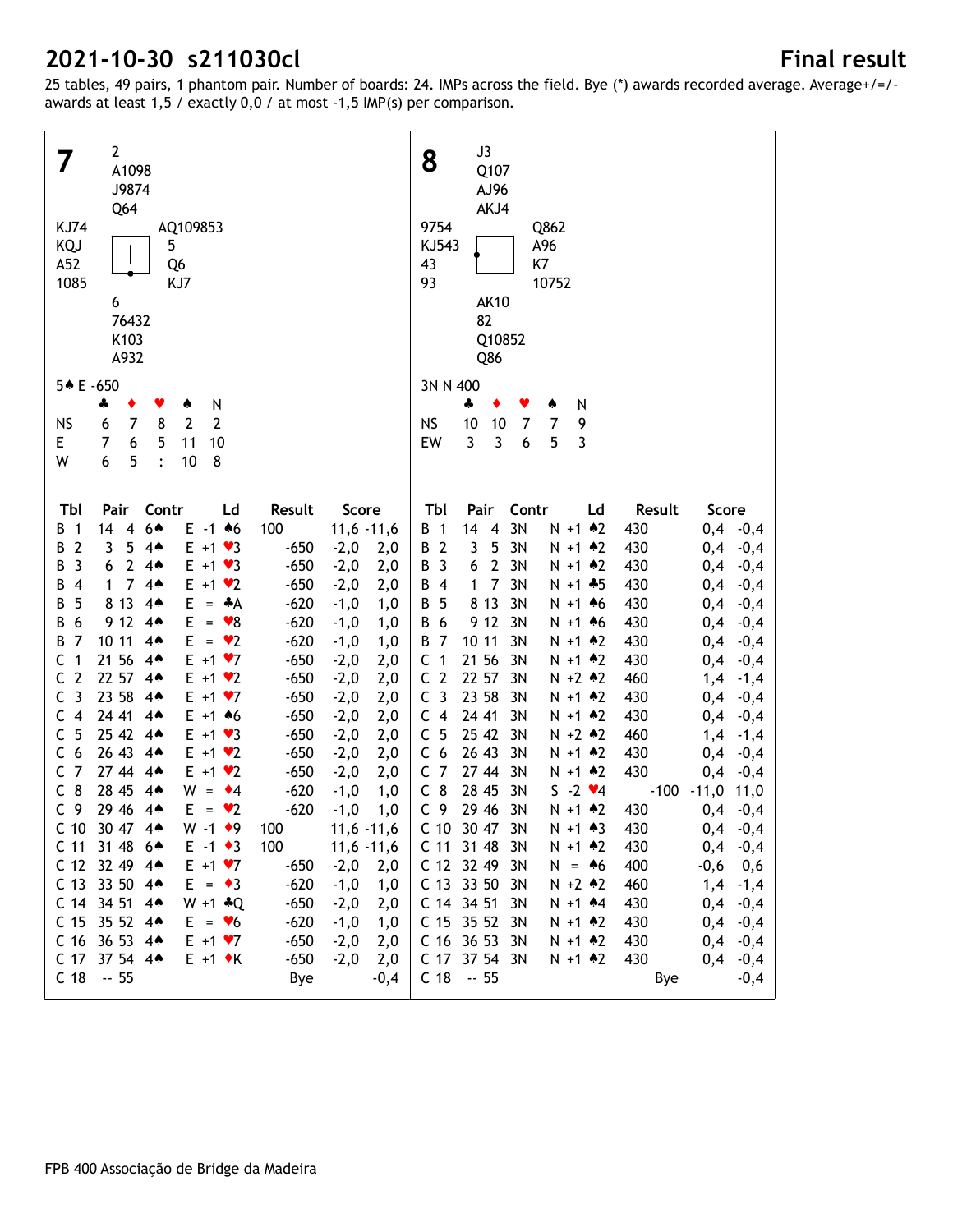| <b>KQ72</b><br>9<br>K93<br>Q10<br>A1032<br>843<br>A95<br>J107<br>Q654<br>AJ96<br>543<br>Q75<br>964<br>J106<br>A82<br>K872<br>KJ8                | <b>10</b><br>KJ9652<br>53<br>Q8642<br><b>KQJ108</b><br>A62<br>874<br>A<br>$+ \cdot$<br>J10987<br>Q64<br>AK<br>J1073<br>97543<br>Q103<br>AK <sub>2</sub><br>95          |
|-------------------------------------------------------------------------------------------------------------------------------------------------|------------------------------------------------------------------------------------------------------------------------------------------------------------------------|
| 4N N 430                                                                                                                                        | $5x \times 5 - 200$                                                                                                                                                    |
| N<br>4<br>٠<br>۸<br>v                                                                                                                           | 4<br>٠<br>N<br>v                                                                                                                                                       |
| 9<br><b>NS</b><br>10<br>9<br>10<br>10                                                                                                           | $\mathbf{3}$<br><b>NS</b><br>7<br>10<br>3<br>5                                                                                                                         |
| $\overline{3}$<br>EW<br>3<br>$\mathbf{2}$<br>4<br>3                                                                                             | 5<br>$10$<br>3<br>EW<br>10<br>8                                                                                                                                        |
|                                                                                                                                                 |                                                                                                                                                                        |
| Contr<br>Tbl<br>Pair<br>Ld<br>Result<br>Score                                                                                                   | Tbl<br>Contr<br>Pair<br>Ld<br>Result<br>Score                                                                                                                          |
| 3N<br>14<br>- 5<br>$S - 1$ $*4$<br>$-50$<br>$-7,0$<br>$\overline{1}$<br>7,0<br>B                                                                | B 1<br>14<br>5<br>$4*$<br>$W = -2$<br>$-620$<br>$-5,3$<br>5,3                                                                                                          |
| $\overline{2}$<br>3N<br>6<br>$S + 1 \cdot 6$<br>4,0<br>B<br>4<br>430<br>$-4,0$<br>3<br>3<br>3N<br>$\overline{7}$<br>$S + 1 \cdot 4$<br>430<br>В | B 2<br>6<br>$4*$<br>$W + 1$ $\triangleleft$ 3<br>$-650$<br>4<br>$-6,3$<br>6,3<br>$\overline{7}$<br>B<br>$\overline{\mathbf{3}}$<br>3<br>$W + 1$ $*2$<br>$-650$<br>$4*$ |
| 4,0<br>$-4,0$<br>3N<br>$\mathbf{2}$<br>8<br>$S + 1 \cdot 4$<br>430<br>В<br>4,0<br>$-4,0$<br>4                                                   | $-6,3$<br>6,3<br>$\overline{2}$<br>8<br>4 <sub>•</sub><br>$W - 1$ $*3$<br>100<br>В<br>$\overline{4}$<br>7,5                                                            |
| 3N<br>$S - 1$ / 10<br>5<br>9<br>1<br>В<br>$-50$<br>$-7,0$<br>7,0                                                                                | $-7,5$<br>9<br>B<br>5<br>1<br>$4*$<br>$W = -3$<br>$-620$<br>$-5,3$<br>5,3                                                                                              |
| 6<br>10 13<br>$S + 2 \times 6$<br>150<br>1 <sub>N</sub><br>В<br>$-2,7$<br>2,7                                                                   | 10 13<br>B<br>6<br>5xx<br>N -1 AA<br>$-200$<br>2,6<br>$-2,6$                                                                                                           |
| 7<br>11 12<br>3N<br>$N - 1$ $V$<br>$-50$<br>В<br>$-7,0$<br>7,0                                                                                  | $\overline{7}$<br>B<br>11 12<br>$4*$<br>$W - 1 + 3$<br>100<br>7,5<br>$-7,5$                                                                                            |
| $\mathbf{1}$<br>21 55<br>3N<br>$S + 1 \cdot 4$<br>430<br>С<br>4,0<br>$-4,0$                                                                     | $\overline{1}$<br>21 55<br>$W = \bullet 5$<br>$-620$<br>C<br>$4*$<br>$-5,3$<br>5,3                                                                                     |
| $\overline{2}$<br>22 56<br>С<br>3N<br>400<br>$N = 6$<br>3,3<br>$-3,3$                                                                           | C <sub>2</sub><br>22 56<br>$W - 1$ $\bullet$ 2<br>100<br>$4*$<br>7,5<br>$-7,5$                                                                                         |
| 3<br>23 57<br>3N<br>$N + 1$ + 6<br>430<br>С<br>4,0<br>$-4,0$                                                                                    | C <sub>3</sub><br>23 57 44<br>$W = -4$<br>$-620$<br>$-5,3$<br>5,3                                                                                                      |
| 24 58<br>$\overline{4}$<br>400<br>C<br>3N<br>$S = \bullet 3$<br>3,3<br>$-3,3$                                                                   | 24 58<br>C <sub>4</sub><br>$W = -2$<br>$-620$<br>$-5,3$<br>$4*$<br>5,3                                                                                                 |
| 5<br>25 41<br>$S - 1 \cdot 4$<br>3N<br>C<br>$-7,0$<br>7,0<br>-50                                                                                | C <sub>5</sub><br>25 41<br>$E - 5 \cdot A$<br>$5*$<br>$12,7 - 12,7$<br>500                                                                                             |
| 26 42<br>6<br>3N<br>$N - 1$ $V$<br>$-50$<br>C<br>$-7,0$<br>7,0                                                                                  | 26 42 5*x<br>C <sub>6</sub><br>$N - 1$ $A$<br>$-200$<br>$2,6 -2,6$                                                                                                     |
| $\overline{7}$<br>27 43<br>3N<br>$N + 1$ + 6<br>430<br>C<br>4,0<br>$-4,0$                                                                       | C <sub>7</sub><br>27 43 2<br>$W + 3 + 4$<br>$-150$<br>$3,8$ -3,8                                                                                                       |
| 8<br>28 44<br>3N<br>$S - 1$ $*4$<br>C<br>-50<br>$-7,0$<br>7,0                                                                                   | $C_8$<br>28 44 6*<br>$W - 3 \times 5$<br>300<br>$10,7 - 10,7$                                                                                                          |
| 29 45 3N<br>C <sub>9</sub><br>$S = 8$<br>400<br>3,3<br>$-3,3$                                                                                   | C <sub>9</sub><br>29 45 44<br>$W = -2$<br>$-620$<br>$-5,3$<br>5,3                                                                                                      |
| C 10 30 46 3N<br>$S = \vee 4$<br>400<br>$3,3 -3,3$                                                                                              | $W - 1$ + 5<br>100<br>C 10 30 46 4<br>7,5<br>$-7,5$                                                                                                                    |
| C 11 31 47 3N<br>400<br>$-3,3$<br>$N = \bullet J$<br>3,3                                                                                        | C 11 31 47 44<br>$W = \bullet 5$<br>$-620$<br>$-5,3$<br>5,3                                                                                                            |
| C 12 32 48<br>$5 - 1$ $4$<br>$-50$<br>3N<br>$-7,0$<br>7,0                                                                                       | $S - 2$ $\star$ K<br>$C$ 12 32 48 4 $\bullet$<br>$-200$<br>$2,6 -2,6$                                                                                                  |
| C 13 33 49<br>$S = 8$<br>400<br>3N<br>3,3<br>$-3,3$                                                                                             | C 13 33 49 4*<br>$W + 1$ $*4$<br>$-650$<br>$-6,3$<br>6,3                                                                                                               |
| C 14 34 50<br>$S + 1 \cdot 6$<br>120<br>$-3,1$<br>1N<br>3,1                                                                                     | C 14 34 50 44<br>$W - 1$ $\vee$ 2<br>100<br>7,5<br>$-7,5$                                                                                                              |
| C 15 35 51<br>$N + 1$ $V$<br>430<br>4,0<br>3N<br>$-4,0$                                                                                         | C 15 35 51 44<br>$W = -2$<br>$-620$<br>$-5,3$<br>5,3                                                                                                                   |
| C 16 36 52 3N<br>400<br>$N = \bullet 6$<br>3,3<br>$-3,3$                                                                                        | C 16 36 52 4*<br>$W = \bullet 5$<br>$-620$<br>$-5,3$<br>5,3                                                                                                            |
| C 17 37 53 3N<br>$S + 1 \cdot 4$<br>430<br>4,0<br>$-4,0$                                                                                        | C 17 37 53 4*<br>$W = *6$<br>$-620$<br>$-5,3$<br>5,3                                                                                                                   |
| C 18 -- 54<br>Bye<br>$-2,2$                                                                                                                     | C 18 -- 54<br>Bye<br>$-2,2$                                                                                                                                            |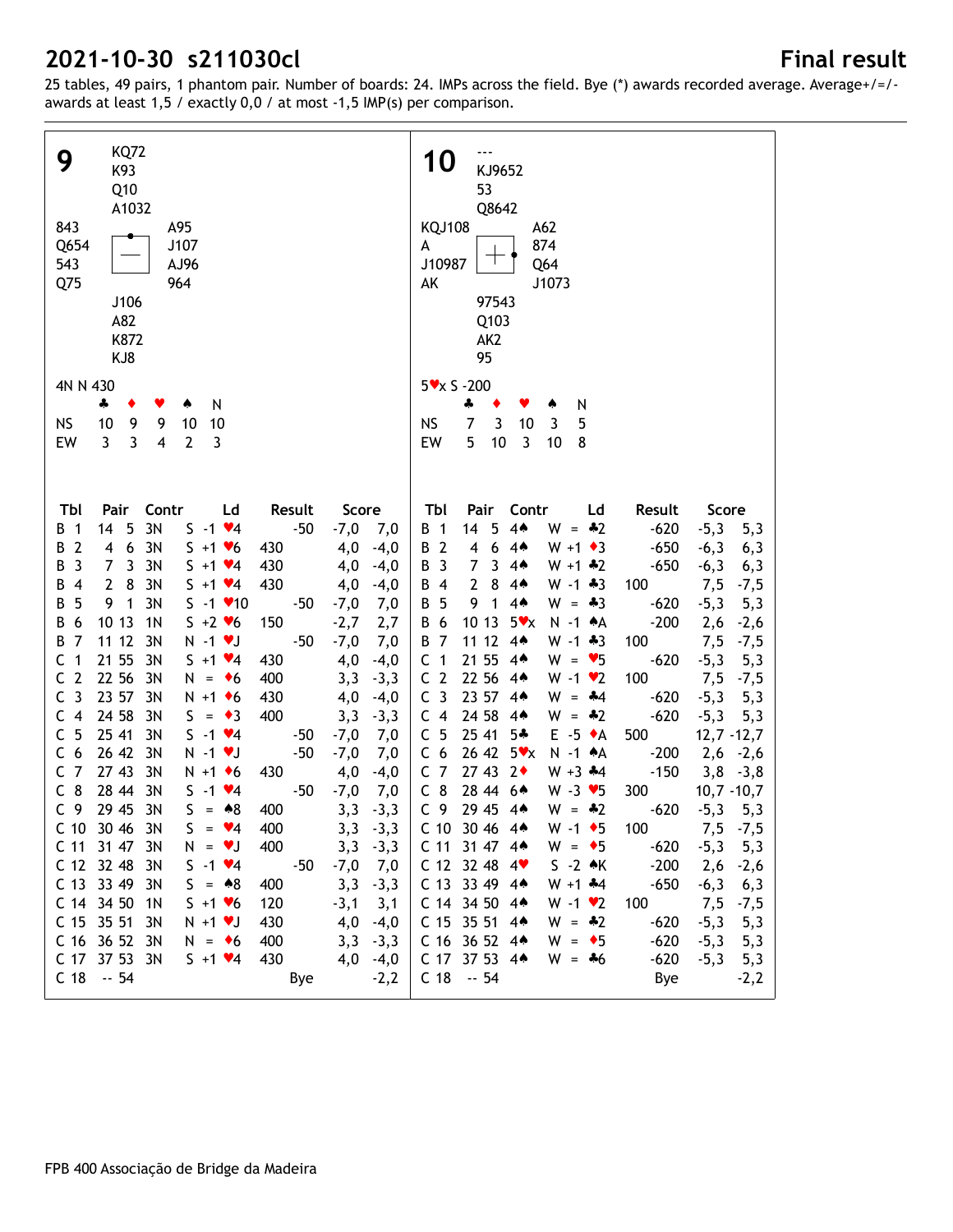| 1082<br>11<br>K74<br>$\overline{\phantom{a}}$<br>KQ108762<br>943<br>KQ7<br>963<br>AQ1085<br><b>KQ53</b><br>AJ97<br>943<br>A<br>AJ65<br>J2<br>108642<br>J5                                     |                                | A972<br>12<br>9542<br>K76<br>104<br>J104<br>K6<br>1087<br>Q <sub>6</sub><br>852<br>A1043<br>A93<br><b>KQJ876</b><br>Q853<br>AKJ3<br>QJ9<br>52              |
|-----------------------------------------------------------------------------------------------------------------------------------------------------------------------------------------------|--------------------------------|------------------------------------------------------------------------------------------------------------------------------------------------------------|
| 4*x S -100                                                                                                                                                                                    |                                | 3* N 140                                                                                                                                                   |
| N<br>4<br>Y<br>۸<br>٠<br>$\overline{\mathbf{3}}$<br>9<br>$\overline{\mathbf{4}}$<br>6<br>N<br>4<br>S<br>3<br>5<br>9<br>$\overline{7}$<br>$\overline{\mathbf{4}}$<br>9<br>$\overline{7}$<br>EW |                                | N<br>÷<br>٠<br>♠<br>5<br>5<br>9<br>5<br><b>NS</b><br>9<br>$\overline{7}$<br>8<br>EW<br>$\overline{\mathbf{4}}$<br>4<br>$\overline{7}$                      |
| Contr<br>Result<br>Tbl<br>Pair<br>Ld                                                                                                                                                          | Score                          | Pair<br>Contr<br>Tbl<br>Ld<br>Result<br>Score                                                                                                              |
| $5*$<br>$W - 2 * K$<br>14<br>6<br>100<br>1<br>В                                                                                                                                               | $3,7 -3,7$                     | 2N<br>$W = 2$<br>14<br>6<br>$-120$<br>$-4,0$ 4,0<br>B 1                                                                                                    |
| $\overline{7}$<br>$3*$<br>$\overline{2}$<br>5<br>$E = -1$<br>$-140$<br>B<br>3<br>8<br>$5*$<br>W -2 *K<br>$\overline{4}$                                                                       | 2,3<br>$-2,3$                  | B 2<br>5<br>$\overline{7}$<br>$3 +$<br>$E - 1$ $\forall A$<br>$0,5 -0,5$<br>50<br>8<br>B 3<br>4<br>$3*$<br>$N =$<br>140                                    |
| B<br>100<br>W -2 *K<br>3<br>9<br>$6*$<br>100<br>В<br>4                                                                                                                                        | 3,7<br>$-3,7$<br>$-3,7$<br>3,7 | 3,2<br>$-3,2$<br>⊹K<br>B 4<br>3<br>9<br>3<br>–∗K<br>3,2<br>$N =$<br>140<br>$-3,2$                                                                          |
| 5<br>$E = \cdot 2$<br>10<br>$\mathbf{2}$<br>4<br>В<br>$-420$                                                                                                                                  | $-8,4$<br>8,4                  | 10<br>5<br>$\overline{2}$<br>2 <sub>v</sub><br>$N + 1$ $*K$<br>140<br>3,2<br>В<br>$-3,2$                                                                   |
| $-420$<br>6<br>11<br>1<br>$4*$<br>$E = -3$<br>В                                                                                                                                               | $-8,4$<br>8,4                  | $\overline{6}$<br>11<br>$4\clubsuit$<br>$E - 1$ $\forall$ K<br>50<br>0, 5<br>В<br>1<br>$-0,5$                                                              |
| 7<br>12 13<br>$E - 1$ $*J$<br>4<br>В<br>50                                                                                                                                                    | 2,3<br>$-2,3$                  | 12 13<br>3N<br>$W - 1$ $*7$<br><b>B</b> 7<br>50<br>0, 5<br>$-0,5$                                                                                          |
| 1<br>21 54<br>$5*$<br>$E - 1$ $*J$<br>с<br>50                                                                                                                                                 | $-2,3$<br>2,3                  | C <sub>1</sub><br>21 54<br>$2*$<br>$E =$<br>$-3,2$<br>VA<br>$-90$<br>3,2                                                                                   |
| $\overline{2}$<br>22 55<br>3 <sub>v</sub><br>C<br>$E = 4J$<br>$-140$                                                                                                                          | $-2,3$<br>2,3                  | C <sub>2</sub><br>22 55<br>$3*$<br>$E - 1$ $\forall$ K<br>50<br>0,5<br>$-0,5$                                                                              |
| 3<br>23 56<br>$5*x$<br>C<br>$N - 1$ $\triangle Q$<br>$-100$                                                                                                                                   | $-1,3$<br>1,3                  | C <sub>3</sub><br>23 56<br>E.<br>$2*$<br>$-90$<br>$-3,2$<br>VA<br>3,2<br>$\qquad \qquad =$                                                                 |
| $\overline{\mathbf{4}}$<br>24 57<br>5x<br>$E - 2$ $*J$<br>C<br>300                                                                                                                            | 7,9<br>$-7,9$                  | C <sub>4</sub><br>24 57<br>N<br>$3*$<br>⊹ K<br>140<br>3,2<br>$-3,2$<br>$\equiv$                                                                            |
| 25 58<br>5<br>$3*$<br>С<br>$E = 4J$<br>$-140$                                                                                                                                                 | $-2,3$<br>2,3                  | 5<br>25 58<br>S.<br>$\bullet$ 7<br>$\mathsf{C}$<br>$3*$<br>140<br>3,2<br>$\equiv$<br>$-3,2$                                                                |
| 26 41<br>$E - 2$ $*J$<br>C<br>6<br>4<br>100<br>$\overline{7}$<br>27 42<br>$E - 1$ $*J$<br>4<br>50<br>C                                                                                        | 3,7<br>$-3,7$<br>$-2,3$        | 26 41<br>$E - 2 \cdot A$<br>C <sub>6</sub><br>100<br>$4*$<br>2,2<br>$-2,2$<br>27 42<br>C <sub>7</sub><br>$4*$<br>$E -1$ $\forall A$<br>50<br>0,5<br>$-0,5$ |
| 8<br>28 43<br>C<br>3N<br>$E = \bullet 8$<br>$-400$                                                                                                                                            | 2,3<br>$-7,9$<br>7,9           | $C_8$<br>28 43<br>3N<br>$W =$<br>$\clubsuit$ A<br>$-400$<br>$-9,6$<br>9,6                                                                                  |
| C <sub>9</sub><br>29 44 3<br>$E - 2$ $*J$<br>100                                                                                                                                              | 3,7<br>$-3,7$                  | C <sub>9</sub><br>29 44 3*<br>$E -1$ $\forall A$<br>50<br>0, 5<br>$-0,5$                                                                                   |
| C 10 30 45 $5*$<br>$E - 4 * K$<br>200                                                                                                                                                         | 6,0<br>$-6,0$                  | C 10 30 45 3*<br>$E -1$ $\forall A$<br>50<br>$0,5 -0,5$                                                                                                    |
| C 11 31 46<br>$W - 3 * K$<br>$5*$<br>150                                                                                                                                                      | 4,9<br>$-4,9$                  | $0,5 -0,5$<br>C 11 31 46 3∗<br>$E -1$ $\forall A$<br>50                                                                                                    |
| C 12 32 47 5+<br>$W - 1$ $*K$<br>50                                                                                                                                                           | 2,3<br>$-2,3$                  | C 12 32 47 4*<br>$E - 2$ $\blacktriangledown$ K<br>100<br>$2,2$ -2,2                                                                                       |
| C 13 33 48<br>$E = *J$<br>$-140$<br>-3♥                                                                                                                                                       | $-2,3$<br>2,3                  | C 13 33 48 34<br>$N = *K$<br>140<br>$3,2 -3,2$                                                                                                             |
| $C$ 14 34 49 3 $\bullet$<br>$E = -1$<br>$-140$                                                                                                                                                | $-2,3$<br>2,3                  | $E = vK$<br>C 14 34 49 2÷<br>$-90$<br>$-3,2$<br>3,2                                                                                                        |
| C 15 35 50 $5*x$<br>$N - 1$ $\forall A$<br>$-100$                                                                                                                                             | $-1,3$<br>1,3                  | C 15 35 50 1N<br>$S + 1$ AJ<br>120<br>$2,4 -2,4$                                                                                                           |
| C 16 36 51<br>$-100$<br>$5*x$<br>N -1 AK                                                                                                                                                      | 1,3<br>$-1,3$                  | C 16 36 51 2*<br>$E = vK$<br>$-90$<br>$-3,2$<br>3,2                                                                                                        |
| C 17 37 52 5*x N -2 *K<br>$-300$                                                                                                                                                              | 5,9<br>$-5,9$                  | C 17 37 52 3*<br>$E = vK$<br>$-110$<br>$-3,5$<br>3,5                                                                                                       |
| $C$ 18 $-53$<br>Bye                                                                                                                                                                           | 0,2                            | $C$ 18 $-53$<br>Bye<br>0,2                                                                                                                                 |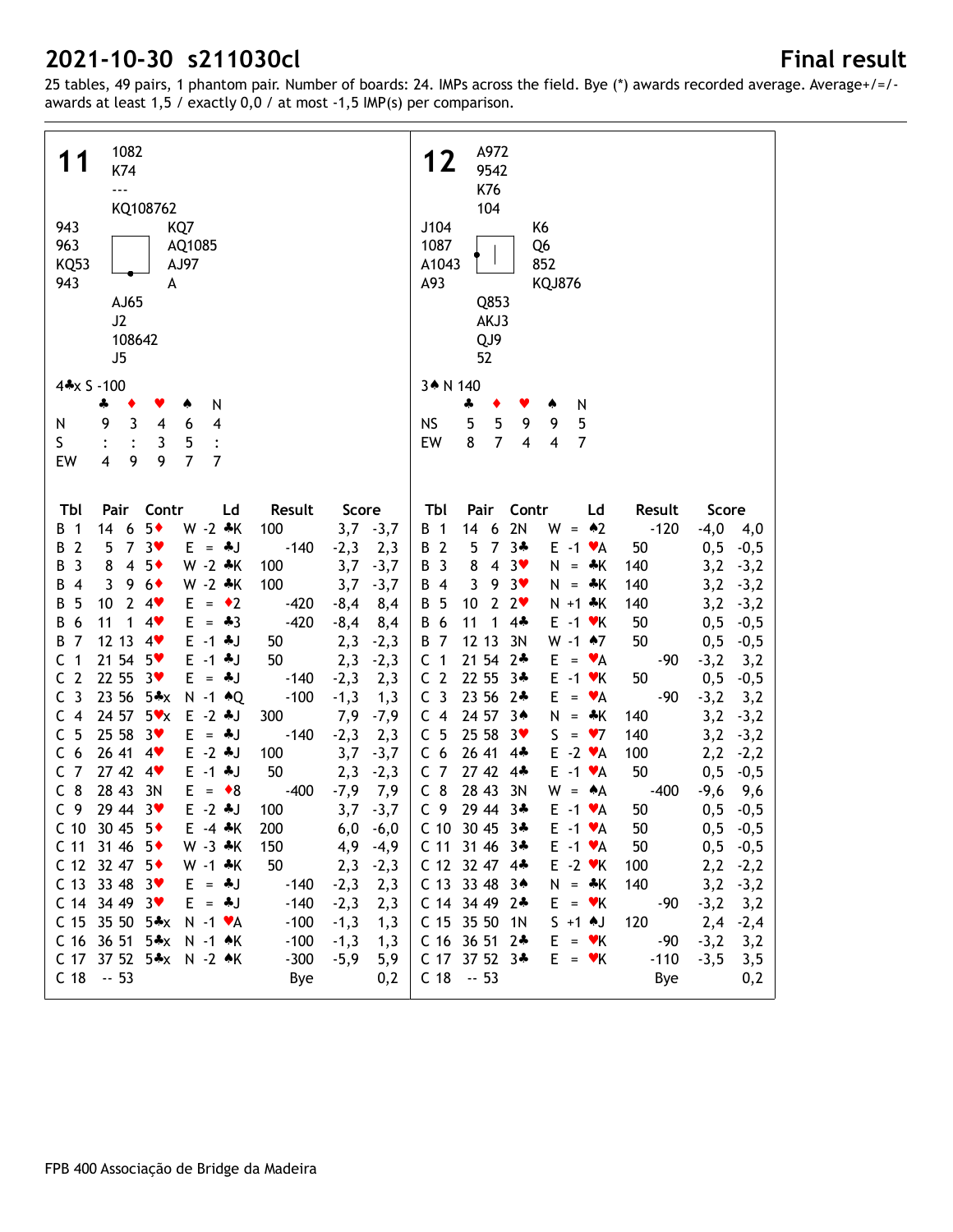| A743<br><b>13</b><br>J5<br>1074<br><b>AK42</b><br>865<br>Q<br>K763<br>A1042<br>K53<br>AQJ92<br>987<br>Q106<br>KJ1092<br>Q98<br>86<br><b>J53</b> | 964<br>14<br>10<br>QJ93<br>Q10432<br>A82<br>Q53<br>AK864<br>QJ93<br>10876<br>AK<br>J97<br>86<br>KJ107<br>752<br>542<br>AK5 |
|-------------------------------------------------------------------------------------------------------------------------------------------------|----------------------------------------------------------------------------------------------------------------------------|
| $3 \times E - 140$                                                                                                                              | $3 \times E - 140$                                                                                                         |
| N<br>4<br>۸                                                                                                                                     | N<br>÷                                                                                                                     |
| <b>NS</b><br>8<br>6<br>7<br>4<br>4                                                                                                              | 5<br><b>NS</b><br>8<br>7<br>7<br>4                                                                                         |
| 5<br>9<br>EW<br>9<br>5<br>6                                                                                                                     | $\boldsymbol{6}$<br>EW<br>6<br>9<br>8<br>4                                                                                 |
|                                                                                                                                                 |                                                                                                                            |
| Pair Contr<br>Result<br>TЫ<br>Ld<br>Score                                                                                                       | Tbl<br>Pair Contr<br>Ld<br>Result<br>Score                                                                                 |
| 14 7<br>$A+ / A+$<br>1, 5<br>$\overline{1}$<br>1,5<br>B                                                                                         | B 1<br>14<br>$\overline{7}$<br>$A+ / A+$<br>1, 5<br>1,5                                                                    |
| $\overline{2}$<br>8<br>$2*$<br>6<br>110<br>4,4<br>$-4,4$<br>B<br>$= 86$<br>S.                                                                   | B 2<br>8<br>1,9<br>6<br>50<br>$-1,9$<br>4<br>$W - 1$ $\bullet$ 2                                                           |
| $\mathbf{3}$<br>$3*$<br>$= 2$<br>5<br>9<br>E<br>$-140$<br>$-2,0$<br>B<br>2,0                                                                    | 9.4<br>50<br>1,9<br>B 3<br>5<br>$W - 1$ $\times$ 10<br>$-1,9$                                                              |
| $2*$<br>$= 47$<br>110<br>4 10<br>S<br>4,4<br>$-4,4$<br>4<br>В                                                                                   | 4 10<br>$3*$<br>$W = 10$<br>$-140$<br>$-3,0$<br>B 4<br>3,0                                                                 |
| $3*$<br>$S - 1 \cdot 7$<br>5<br>11<br>3<br>$-0,9$<br>0,9<br>$-100$<br>В                                                                         | 3<br>$W - 1$ + Q<br>50<br>B 5<br>11<br>4<br>1,9<br>$-1,9$                                                                  |
| 12<br>$\mathbf{2}$<br>$3*$<br>6<br>$=$ $\bullet$ J<br>$-140$<br>$-2,0$<br>2,0<br>B<br>Е                                                         | B 6<br>12<br>$\mathbf{2}$<br>2 <sub>v</sub><br>$E + 1 + J$<br>$-140$<br>$-3,0$<br>3,0                                      |
| $\overline{7}$<br>13<br>$2*$<br>1<br>$S = *9$<br>110<br>4,4<br>$-4,4$<br>B<br>21 53<br>$3*$<br>$S - 1$ $\vee 6$<br>1                            | 13<br>$\mathbf{1}$<br>50<br>1,9<br>B 7<br>4<br>W -1 $\bullet$ Q<br>$-1,9$<br>21 53<br>C <sub>1</sub>                       |
| $-0,9$<br>0,9<br>C<br>$-100$<br>C<br>2<br>22 54<br>$3\bullet$<br>$W =$<br>∗K<br>$-110$                                                          | 50<br>1,9<br>W -1 $\bullet$ Q<br>$-4$<br>$-1,9$<br>C <sub>2</sub><br>22 54 4<br>50<br>1,9<br>W -1 $\bullet$ Q              |
| 1,1<br>$-1,1$<br>$\overline{3}$<br>23 55<br>C<br>$3\bullet$<br>$E = 10$<br>$-140$<br>$-2,0$<br>2,0                                              | $-1,9$<br>C <sub>3</sub><br>23 55 4<br>50<br>1,9<br>W -1 $\bullet$ Q<br>$-1,9$                                             |
| $\overline{4}$<br>24 56<br>$S - 1$ $*9$<br>$3*$<br>$-100$<br>$-0,9$<br>0,9<br>C                                                                 | C <sub>4</sub><br>24 56 4<br>50<br>1,9<br>W -1 $\bullet$ Q<br>$-1,9$                                                       |
| 5<br>25 57<br>$3*$<br>$S -1$ $\bullet$ A<br>$-100$<br>$-0,9$<br>0,9<br>C                                                                        | C <sub>5</sub><br>25 57 4<br>50<br>$E - 1$ $A$<br>1,9<br>$-1,9$                                                            |
| 6<br>26 58<br>$3*$<br>▲J<br>$-140$<br>2,0<br>C<br>Е<br>$-2,0$<br>$=$                                                                            | C <sub>6</sub><br>26 58<br>50<br>1,9<br>4<br>$E - 1$ $A$<br>$-1,9$                                                         |
| $\overline{7}$<br>27 41<br>$3*$<br>$S - 1 \cdot 6$<br>$-100$<br>$-0,9$<br>0,9<br>C                                                              | C <sub>7</sub><br>27 41<br>3N<br>50<br>$W - 1$ $*2$<br>1,9<br>$-1,9$                                                       |
| 8<br>28 42<br>$3*$<br>$\mathsf{C}$<br>▲J<br>$-140$<br>$-2,0$<br>2,0<br>Е<br>$\equiv$                                                            | $C_8$<br>28 42 4<br>$W = \cdot Q$<br>$-420$<br>$-8,7$<br>8,7                                                               |
| C <sub>9</sub><br>29 43<br>$S - 1 \cdot 3$<br>0,9<br>$3*$<br>$-100$<br>$-0,9$                                                                   | C <sub>9</sub><br>29 43 4<br>W -1 $\bullet$ Q<br>1,9<br>50<br>$-1,9$                                                       |
| C 10 30 44 3*<br>$S -1$ $\bullet$ A<br>$-100 -0,9 0,9$                                                                                          | C 10 30 44 4 $\bullet$ W -1 $\bullet$ Q<br>50<br>$1,9$ -1,9                                                                |
| $-0,9$<br>C 11 31 45 34<br>$S -1 \cdot A$<br>$-100$<br>0,9                                                                                      | $1,9$ -1,9<br>$C$ 11 31 45 4 $\bullet$<br>$W - 1$ + Q<br>50                                                                |
| C 12 32 46 3*<br>$S -1$ $\bullet$ A<br>$-100$<br>$-0,9$<br>0,9                                                                                  | C 12 32 46 4<br>$W - 1$ + Q<br>$1,9$ -1,9<br>50                                                                            |
| C 13 33 47 4<br>$E -1$ $*A$<br>100<br>4,3<br>$-4,3$                                                                                             | C 13 33 47 1*** E = *A<br>-520 -10,1 10,1                                                                                  |
| $S - 1 \cdot 3$<br>C 14 34 48 34<br>$-100$<br>$-0,9$<br>0,9                                                                                     | $C$ 14 34 48 4<br>$W - 1$ $*A$<br>50<br>$1,9$ -1,9                                                                         |
| C 15 35 49 3*<br>$S -1$ $\forall$ K<br>$-100$<br>$-0,9$<br>0,9                                                                                  | $C$ 15 35 49 4 $\bullet$<br>$W = \bullet Q$<br>$-420$<br>$-8,7$ 8,7                                                        |
| C 16 36 50 2*<br>$N = \cdot K$<br>$-4,4$<br>110<br>4,4                                                                                          | C 16 36 50 4<br>$W - 1$ + Q<br>1,9<br>50<br>$-1,9$                                                                         |
| $C$ 17 37 51 3 $\bullet$<br>$-110$<br>$W = *K$<br>$-1,1$<br>1,1                                                                                 | C 17 37 51 4<br>$W - 1$ + Q<br>50<br>1,9<br>$-1,9$                                                                         |
| $C$ 18 $-52$<br>Bye<br>1, 5                                                                                                                     | $C$ 18 $-52$<br>Bye<br>1,5                                                                                                 |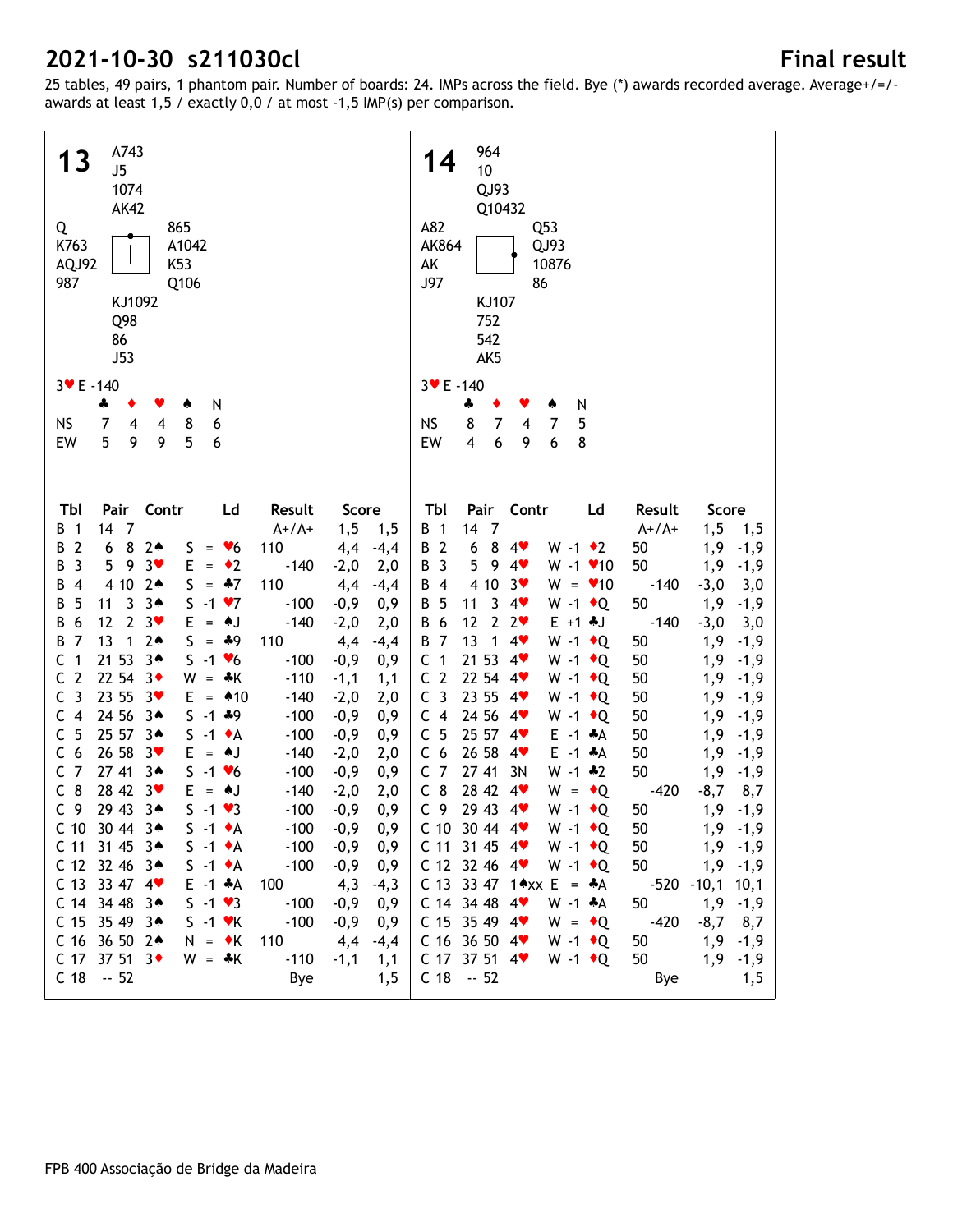| 108<br>15<br>982<br>AJ963<br>432<br>AQJ6<br>K4<br>K74<br>AQ106<br>854<br>Q7<br>107<br>AKQ965<br>97532<br><b>J53</b><br>K102<br>J8                                     | Q8732<br>16<br>A107<br>QJ3<br>64<br>5<br>94<br>K953<br>Q862<br>A74<br>K10985<br><b>AKJ108</b><br>Q9<br><b>AKJ106</b><br>J4<br>62<br>7532 |
|-----------------------------------------------------------------------------------------------------------------------------------------------------------------------|------------------------------------------------------------------------------------------------------------------------------------------|
| $5 \times W - 450$                                                                                                                                                    | 4*x N -300                                                                                                                               |
| 4<br>N<br>٠<br>Y<br>۸                                                                                                                                                 | N<br>÷<br>٠                                                                                                                              |
| 5<br>$\pmb{0}$<br><b>NS</b><br>0<br>3<br>0<br>8<br>11<br>EW<br>11<br>10<br>8                                                                                          | 3<br>$\mathbf{3}$<br>3<br>8<br><b>NS</b><br>6<br>9<br>10<br>EW<br>10<br>5<br>$\overline{7}$                                              |
|                                                                                                                                                                       |                                                                                                                                          |
| Pair<br>Contr<br>TЫ<br>Ld<br>Result<br>Score                                                                                                                          | Pair Contr<br>Tbl<br>Ld<br>Result<br>Score                                                                                               |
| $14 \quad 8$<br>$6 +$<br>$E -1$ $\star$ A<br>$7,4$ -7,4<br>50<br>B<br>$\overline{1}$                                                                                  | $4*$<br>$14 \quad 8$<br>$S -1$ $\rightarrow 7$<br>$-50$<br><b>B</b> 1<br>$1,1$ $-1,1$                                                    |
| $\overline{2}$<br>79<br>6N<br>$E + 1 + J$<br>$-1020 - 10,5$ 10,5<br>В<br>$\mathbf{3}$<br>6                                                                            | 9 $4 \cdot x$<br>$N - 1$ $*9$<br>B 2<br>$\overline{7}$<br>$-100$<br>$-0,3$<br>0,3                                                        |
| 10 <sup>°</sup><br>$6 +$<br>$E -1$ $\star$ A<br>В<br>50<br>7,4<br>$-7,4$<br>5 1 1<br>$\overline{\mathbf{4}}$<br>3N<br>$E + 4 \cdot 3$<br>$-520$<br>В<br>$-2,5$<br>2,5 | B 3<br>10 <sup>°</sup><br>6<br>$3*$<br>$N = *Q$<br>140<br>5,7<br>$-5,7$<br>B 4<br>5 11<br>$4*$<br>$S - 1 * K$<br>$-50$<br>1,1<br>$-1,1$  |
| 12<br>5<br>$\overline{4}$<br>6N<br>$W -4$ $\star$ A<br>200<br>9,8<br>$-9,8$<br>В                                                                                      | 12<br>$W = \cdot Q$<br>$-620$<br>B 5<br>$\overline{4}$<br>4<br>$-10,7$<br>10,7                                                           |
| 13<br>6<br>$\overline{3}$<br>6N<br>$E -4$ $\bullet$ Q<br>200<br>$-9,8$<br>В<br>9,8                                                                                    | 13<br>$\mathbf{3}$<br>B 6<br>$2*$<br>$W + 4 \cdot 2$<br>$-170$<br>$-1,9$<br>1,9                                                          |
| $\overline{7}$<br>3N<br>2<br>$W - 1$ $\bullet$ 2<br>50<br>В<br>$\mathbf{1}$<br>7,4<br>$-7,4$                                                                          | <b>B</b> 7<br>1<br>$\overline{2}$<br>$3*$<br>$E = \cdot K$<br>$-140$<br>$-1,3$<br>1,3                                                    |
| 21 52<br>C<br>1<br>3N<br>$E + 4$ $*7$<br>$-520$<br>$-2,5$<br>2,5                                                                                                      | 21 52<br>C <sub>1</sub><br>3 <sub>v</sub><br>$E + 1$ $\star$ K<br>$-170$<br>$-1,9$<br>1,9                                                |
| $\overline{2}$<br>22 53<br>$-400$<br>C<br>$5*$<br>$W = \bullet A$<br>$-0,6$<br>0,6                                                                                    | C <sub>2</sub><br>22 53 44<br>$N - 2$ $\blacktriangleright$ 6<br>$-100$<br>$-0,3$<br>0,3                                                 |
| $\overline{3}$<br>23 54<br>C<br>$W - 1 \cdot 3$<br>3N<br>50<br>7,4<br>$-7,4$                                                                                          | C <sub>3</sub><br>23 54 2*<br>$N + 1$ $\vee$ 2<br>140<br>5,7<br>$-5,7$                                                                   |
| 24 55<br>$\overline{4}$<br>6N<br>$E + 1$ $*2$<br>$-1020$<br>10,5<br>C<br>$-10,5$                                                                                      | 24 55 5<br>C <sub>4</sub><br>W -1 $\bullet$ Q<br>100<br>4,7<br>$-4,7$                                                                    |
| 5<br>25 56<br>C<br>$3*$<br>$E + 4 \cdot 3$<br>$-190$<br>3,3<br>$-3,3$                                                                                                 | C <sub>5</sub><br>25 56 4*x<br>$S - 1$ $*A$<br>$-100$<br>$-0,3$<br>0,3                                                                   |
| 26 57<br>$-520$<br>6<br>3N<br>$E + 4$ $*2$<br>C<br>$-2,5$<br>2,5                                                                                                      | 26 57 4*x<br>C <sub>6</sub><br>$N - 2 * Q$<br>$-300$<br>$-5,1$<br>5,1                                                                    |
| $\overline{7}$<br>27 58<br>$-400$<br>C<br>$5*$<br>$E = \bullet 3$<br>$-0,6$<br>0,6<br>8<br>28 41<br>3N<br>$W - 1$ +6<br>7,4<br>C<br>50                                | C <sub>7</sub><br>27 58 4*x<br>$N - 2$ $\vee$ 2<br>$-300$<br>$-5,1$<br>5,1<br>$C_8$<br>28 41 4*x<br>$S - 1 * K$<br>$-100$                |
| $-7,4$<br>29 42 3N<br>C <sub>9</sub><br>$W - 1$ +6<br>50<br>$7,4$ -7,4                                                                                                | $-0,3$<br>0,3<br>29 42 5<br>$W - 1$ $*2$<br>C <sub>9</sub><br>100<br>4,7<br>-4,7                                                         |
| C 10 30 43 3N<br>$E + 4$ $*7$<br>$-520$<br>2,5<br>$-2,5$                                                                                                              | $-300$<br>C 10 30 43 4**<br>$S - 2 * K$<br>5,1<br>$-5,1$                                                                                 |
| C 11 31 44 3N<br>$-520$<br>$E + 4 \cdot 7$<br>$-2,5$<br>2,5                                                                                                           | $W - 1 \cdot 3$<br>$C$ 11 31 44 5 $\bullet$<br>100<br>4,7<br>$-4,7$                                                                      |
| C 12 32 45 3N<br>$W + 4$ $*10$<br>$-520$<br>$-2,5$<br>2,5                                                                                                             | C 12 32 45 2*<br>$W + 2 \cdot 3$<br>$-130$<br>$-1,0$<br>1,0                                                                              |
| C 13 33 46 6N<br>$-1020 - 10,5$ 10,5<br>$E + 1$ $A$ 7                                                                                                                 | C 13 33 46 34<br>$S = \mathbf{v}K$<br>140<br>$5,7 -5,7$                                                                                  |
| $W + 1$ $*4$<br>C 14 34 47 6N<br>$-1020 - 10,5$ 10,5                                                                                                                  | C 14 34 47 4*x<br>$S - 2 A$<br>$-300$<br>$-5,1$<br>5,1                                                                                   |
| C 15 35 48 6N<br>$W + 1$ 410<br>$-1020 - 10,5$ 10,5                                                                                                                   | C 15 35 48 44<br>$N - 2 * Q$<br>$-100$<br>$-0,3$<br>0,3                                                                                  |
| C 16 36 49 3N<br>$E + 4$ $*7$<br>$-520$<br>$-2,5$<br>2,5                                                                                                              | C 16 36 49 $5\degree$<br>$W - 1$ $*2$<br>100<br>4,7<br>$-4,7$                                                                            |
| $-190$<br>C 17 37 50 3*<br>$W + 4$ $*10$<br>3,3<br>$-3,3$                                                                                                             | C 17 37 50 4*<br>$N - 1$ $*Q$<br>$-50$<br>1,1<br>$-1,1$                                                                                  |
| $C$ 18 $-51$<br>Bye<br>1,5                                                                                                                                            | $C$ 18 $-51$<br>Bye<br>1,5                                                                                                               |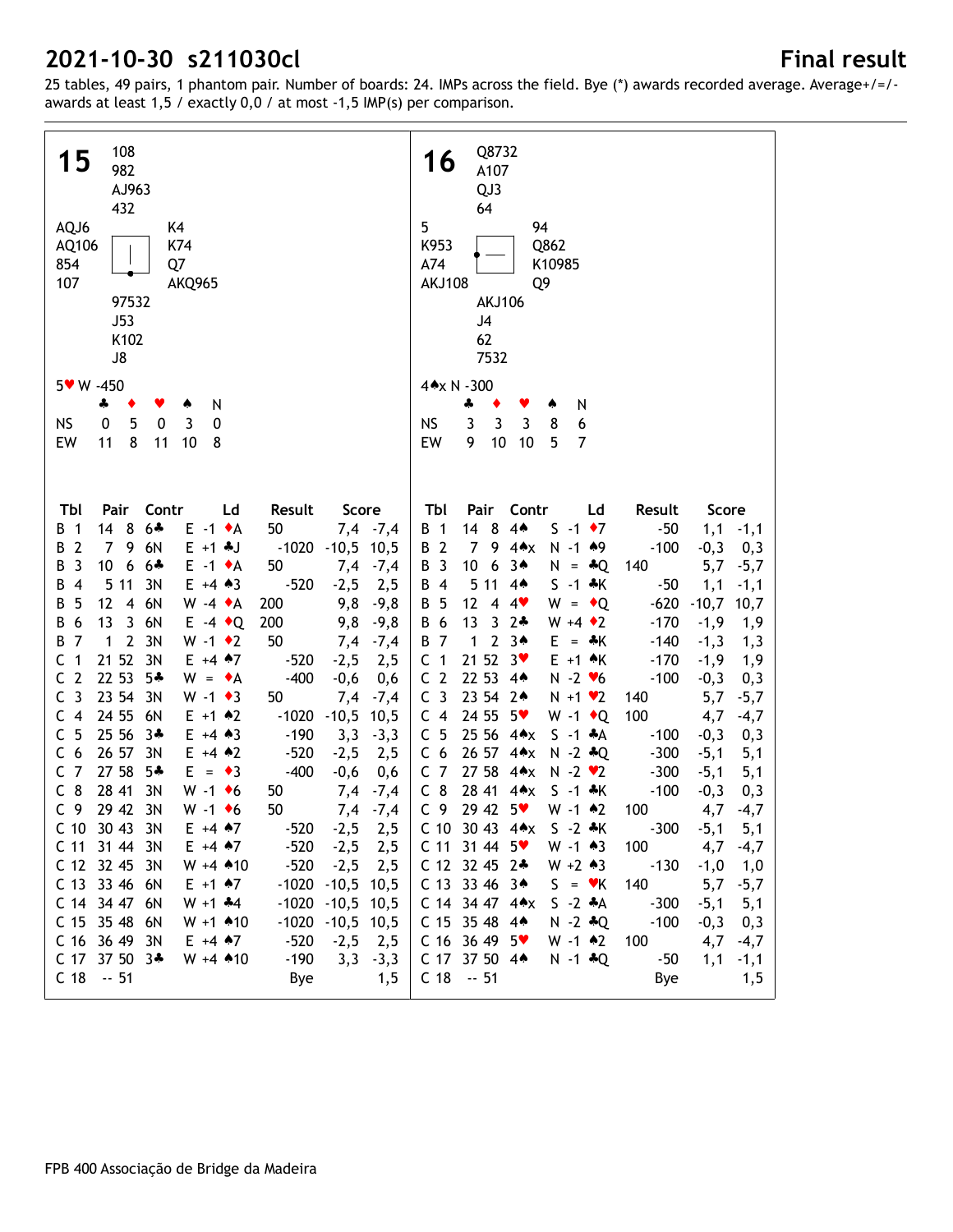| 986<br>17<br>42<br>7543<br>AQ62<br>1073<br>KJ4<br>A865<br><b>KJ73</b><br>K98<br>AQJ6<br>K107<br>J9<br>AQ52<br>Q109<br>102<br>8543 | 92<br>18<br>Q962<br>K642<br>A62<br>J10543<br>A1084<br>K75<br>J1053<br>Q<br>Q94<br>KJ10875<br>AKQ876<br>J3<br>A987<br>3                      |
|-----------------------------------------------------------------------------------------------------------------------------------|---------------------------------------------------------------------------------------------------------------------------------------------|
| 2N E -120                                                                                                                         | 3* S 140                                                                                                                                    |
| N<br>4<br>٠                                                                                                                       | N<br>÷<br>9                                                                                                                                 |
| 5<br>5<br><b>NS</b><br>7<br>5<br>6<br>8<br>8<br>E<br>8<br>6<br>7                                                                  | 9<br>6<br>6<br>N<br>4<br>ς<br>5                                                                                                             |
| 5<br>W<br>$\cdot$<br>$\ddot{\cdot}$<br>$\ddot{\cdot}$<br>$\ddot{\cdot}$                                                           | $\overline{\mathbf{4}}$<br>7<br>8<br>$\overline{\mathbf{4}}$<br>6<br>EW                                                                     |
|                                                                                                                                   |                                                                                                                                             |
| Tbl<br>Pair<br>Contr<br>Result<br>Score<br>Ld                                                                                     | Tbl<br>Contr<br>Pair<br>Ld<br>Result<br>Score                                                                                               |
| 4<br>$E - 2 * 6$<br>$\mathbf{1}$<br>14 9<br>100<br>$1,7 -1,7$<br>B                                                                | $4 \triangle x$<br><b>B</b> 1<br>14 9<br>$S - 2 * Q$<br>$-500$<br>$-8,3$<br>8,3                                                             |
| $\overline{2}$<br>8 10<br>3N<br>$E - 2$ $*2$<br>100<br>1,7<br>В<br>$-1,7$                                                         | $S + 1$ $\bullet$ Q<br>B 2<br>8 10<br>$2*$<br>5,8<br>140<br>$-5,8$                                                                          |
| 3<br>7 11<br>$E - 2$ $*4$<br>100<br>4<br>1,7<br>В<br>$-1,7$                                                                       | 711<br>$5 \cdot x$<br>$E - 3 A$<br>B<br>$\overline{3}$<br>500<br>$11,4 -11,4$                                                               |
| 6 12<br>3N<br>E.<br>$= 46$<br>$-400$<br>$-9,7$<br>9,7<br>В<br>4                                                                   | $S - 2 \cdot 3$<br>B<br>$\overline{4}$<br>6 12<br>4 <sub>•</sub><br>$-200$<br>$-2,1$<br>2,1                                                 |
| 5<br>3N<br>$E - 1$ $*2$<br>5<br>13<br>50<br>В<br>$-0,2$<br>0,2                                                                    | 13<br>5<br>$S + 1$ $\bullet$ Q<br>110<br>5,0<br>B<br>5<br>1 $\triangle$<br>$-5,0$                                                           |
| $E - 2$ $*4$<br>4<br>6<br>1<br>4<br>100<br>1,7<br>$-1,7$<br>В                                                                     | 6<br>1<br>3N<br>В<br>4<br>$N - 1$ $J$<br>$-100$<br>0,4<br>$-0,4$                                                                            |
| 7<br>$\mathbf{2}$<br>$\overline{3}$<br>3N<br>$E - 2 \cdot 3$<br>100<br>1,7<br>В<br>$-1,7$                                         | $\boldsymbol{7}$<br>$\mathbf{2}$<br>3<br>B<br>4 <sub>•</sub><br>$S -1$ $\bullet Q$<br>$-100$<br>0,4<br>$-0,4$                               |
| $E -2$ $\rightarrow 10$<br>1<br>21 51<br>100<br>С<br>4<br>1,7<br>$-1,7$                                                           | 1<br>21 51<br>$S - 2$ $*4$<br>C<br>4AX<br>$-500$<br>$-8,3$<br>8,3                                                                           |
| $\overline{2}$<br>$E - 2$ $*4$<br>22 52<br>100<br>С<br>4<br>1,7<br>$-1,7$                                                         | $\overline{2}$<br>22 52<br>3N<br>C<br>$N - 4$ . J<br>$-400$<br>$-6,3$<br>6,3                                                                |
| 3<br>23 53<br>3N<br>E<br>$= 9$<br>$-400$<br>$-9,7$<br>9,7<br>С                                                                    | $\overline{3}$<br>23 53<br>C<br>4 <sub>•</sub><br>$S - 2$ $*4$<br>$-200$<br>$-2,1$<br>2,1                                                   |
| $E -2$ $\rightarrow$ 10<br>24 54<br>$\overline{4}$<br>4<br>100<br>1,7<br>$-1,7$<br>C<br>5<br>$E - 2 * 3$<br>25 55                 | 24 54<br>$S - 1 * Q$<br>C <sub>4</sub><br>$2*$<br>$-100$<br>0,4<br>$-0,4$                                                                   |
| С<br>3N<br>100<br>1,7<br>$-1,7$<br>26 56<br>$E - 1$ $*4$<br>6<br>50<br>$-0,2$<br>C<br>4<br>0,2                                    | 5<br>25 55<br>C<br>$4*$<br>$W =$<br>$*9$<br>$-130$<br>$-0,3$<br>0,3<br>26 56<br>C <sub>6</sub><br>3▲<br>S<br>140<br>$-4$<br>5,8<br>$\equiv$ |
| $\overline{7}$<br>27 57<br>$E - 2$ $*4$<br>С<br>100<br>1,7<br>$-1,7$<br>4                                                         | $-5,8$<br>C <sub>7</sub><br>27 57<br>S<br>$-1$ $*4$<br>$-100$<br>$4*$<br>0,4<br>$-0,4$                                                      |
| 8<br>28 58<br>$E -1$ $\rightarrow 10$<br>50<br>C<br>4<br>$-0,2$<br>0,2                                                            | $C_8$<br>28 58<br>$-2$ $*4$<br>S<br>$-200$<br>$4*$<br>$-2,1$<br>2,1                                                                         |
| C <sub>9</sub><br>29 41<br>$E - 1$ $*2$<br>3N<br>50<br>0,2<br>$-0,2$                                                              | C <sub>9</sub><br>29 41 2*<br>S<br>$=$ $\clubsuit$ Q<br>110<br>5,0<br>$-5,0$                                                                |
| $W - 3 * 9$<br>C 10 30 42 3N<br>150<br>$3,4$ $-3,4$                                                                               | C 10 30 42 $4*$<br>$E - 1$ $A$<br>50<br>3,7<br>$-3,7$                                                                                       |
| C 11 31 43 3N<br>$E - 2 \cdot 2$<br>100<br>$1,7$ -1,7                                                                             | $C$ 11 31 43 5 $\ast$ x<br>$E -2 A$<br>300<br>$8,7 - 8,7$                                                                                   |
| $C$ 12 32 44 4 $\bullet$<br>$E - 2 * 8$<br>100<br>$1,7 -1,7$                                                                      | $C$ 12 32 44 44<br>$S - 1 * Q$<br>$-100$<br>$0,4$ -0,4                                                                                      |
| $W - 2 \cdot 8$<br>$C$ 13 33 45 4 $\bullet$<br>100<br>$1,7 -1,7$                                                                  |                                                                                                                                             |
|                                                                                                                                   | $C$ 13 33 45 3 $\star$ x<br>$S - 1$ $*4$<br>$-200$<br>$-2,1$<br>2,1                                                                         |
| $C$ 14 34 46 4<br>$E - 2$ $\triangleleft 10$ 100<br>$1,7 -1,7$                                                                    | C 14 34 46 44<br>$S - 4 * 9$<br>$-400$<br>$-6,3$<br>6,3                                                                                     |
| $C$ 15 35 47 3 $\star$ x<br>$S - 3 \cdot 3$<br>-500 -11,0 11,0                                                                    | $C$ 15 35 47 4 $\star$ x<br>$-500$<br>$S - 2$ $*4$<br>$-8,3$<br>8,3                                                                         |
| $C$ 16 36 48 4 $\bullet$<br>$E -2$ ◆ 10 100<br>$1,7 -1,7$                                                                         | C 16 36 48 44<br>$S -1$ $\bullet Q$<br>$-100$<br>0,4<br>$-0,4$                                                                              |
| C 17 37 49 4*<br>$E - 2$ +10 100<br>$1,7$ $-1,7$<br>$C$ 18 $-50$<br>Bye<br>$-1,7$                                                 | C 17 37 49 44<br>$-200$<br>$S - 2 \cdot A$<br>$-2,1$<br>2,1<br>$C$ 18 $-50$<br>Bye<br>$-1,7$                                                |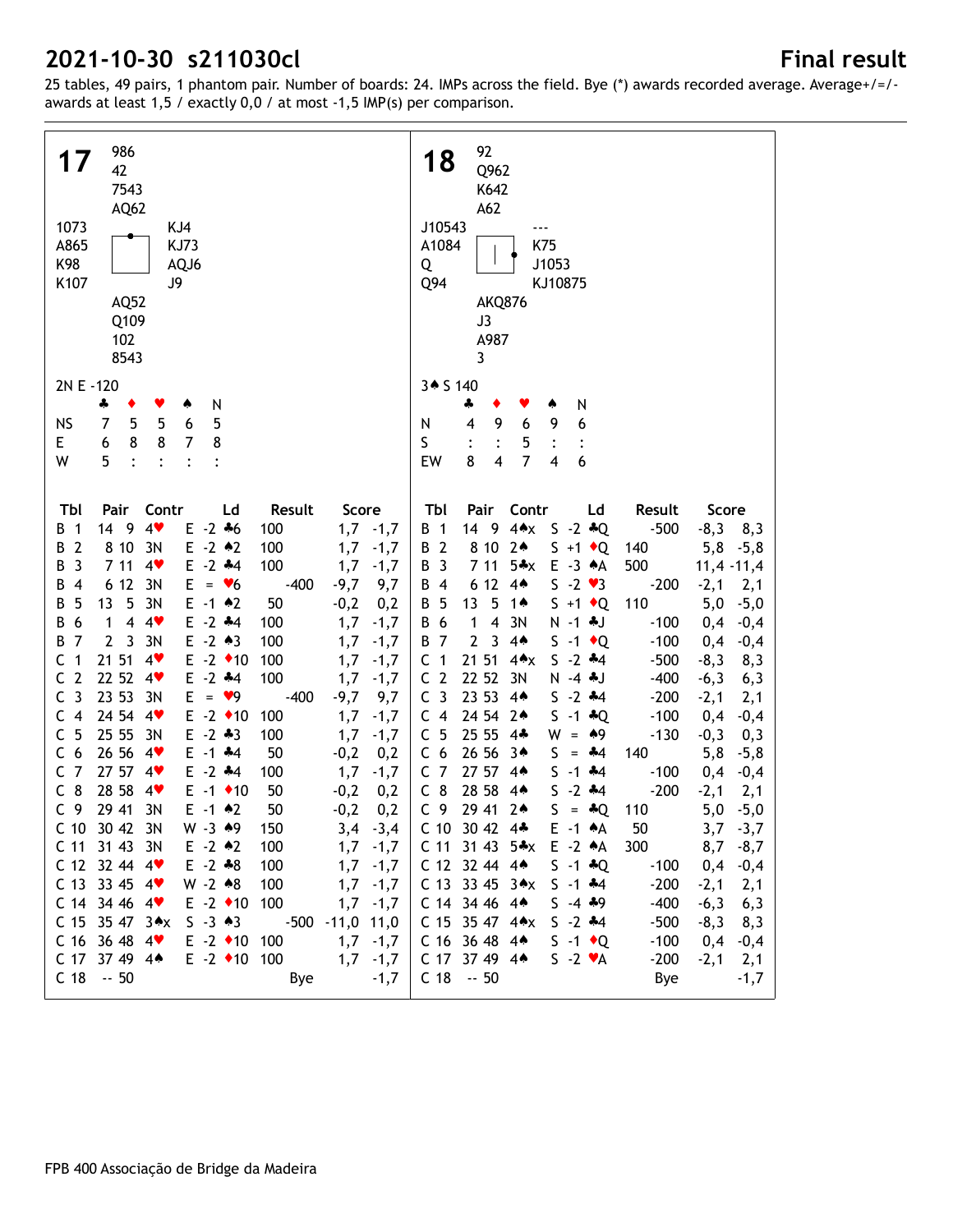| Q9876<br>19<br>Q<br>K943<br>1072<br>A102<br>J54<br>A8743<br>K109<br>Q76<br>1052<br>96<br>KQJ5<br>K3<br>J652<br>AJ8<br>A843              | KJ8<br><b>20</b><br>KQ6<br>7652<br>A85<br>9543<br>1062<br>A743<br>J1098<br>$\bm{\top}$<br>Κ<br>AJ103<br>K1072<br>J9<br>AQ7<br>52<br>Q984<br>Q643 |
|-----------------------------------------------------------------------------------------------------------------------------------------|--------------------------------------------------------------------------------------------------------------------------------------------------|
| 2 + S 110                                                                                                                               | 1N N 90                                                                                                                                          |
| N<br>ቆ<br>٠<br>۸                                                                                                                        | ÷<br>N<br>٠<br>♠                                                                                                                                 |
| $\overline{7}$<br>5<br>5<br><b>NS</b><br>7<br>8                                                                                         | $\overline{7}$<br><b>NS</b><br>7<br>6<br>7<br>6                                                                                                  |
| $\overline{7}$<br>5<br>$\overline{7}$<br>EW<br>6<br>5                                                                                   | $6\phantom{1}6$<br>$\overline{7}$<br>$\overline{7}$<br>EW<br>6<br>6                                                                              |
|                                                                                                                                         |                                                                                                                                                  |
| Pair<br>Contr<br>TЫ<br>Ld<br>Result<br>Score                                                                                            | Pair<br>Contr<br>Tbl<br>Ld<br>Result<br>Score                                                                                                    |
| $2*$<br>14 10<br>$N - 1$ $\vee$ 9<br>$-50$<br>$0,2$ $-0,2$<br>$\overline{1}$<br>В                                                       | $S - 2 * 3$<br>14 10<br>1 <sub>N</sub><br>$-200$<br>B 1<br>$-4,8$<br>4,8                                                                         |
| $\overline{2}$<br>9 11<br>2N<br>$S - 3 \cdot 4$<br>$-150$<br>В<br>$-2,6$<br>2,6                                                         | $S + 2 * 2$<br>B 2<br>9 11<br>1 <sub>N</sub><br>150<br>4,3<br>$-4,3$                                                                             |
| $\overline{3}$<br>$12 \quad 8$<br>3N<br>$S - 5 * 6$<br>$-250$<br>$-5,0$<br>5,0<br>В                                                     | B 3<br>12<br>8<br>$N - 2$ $\vee$ 3<br>3N<br>$-200$<br>$-4,8$<br>4,8                                                                              |
| 7 13<br>$2*$<br>$\overline{4}$<br>$N - 1$ $*K$<br>$-50$<br>В<br>0,2<br>$-0,2$                                                           | 7 13<br>$5 + 2 * 2$<br>1 <sub>N</sub><br>150<br>4,3<br>B 4<br>$-4,3$                                                                             |
| $2*$<br>5<br>6<br>$N = A K$<br>3,7<br>В<br>1<br>110<br>$-3,7$<br>5                                                                      | 1 <sub>N</sub><br>90<br>5<br>6<br>$S = \bullet 4$<br>В<br>1<br>2,8<br>$-2,8$                                                                     |
| 2 <sub>v</sub><br>$W - 1$ $*2$<br>100<br>$\overline{2}$<br>$-3,6$<br>В<br>6<br>3,6<br>2N<br>$S - 3 \cdot 2$<br>7<br>3<br>$\overline{4}$ | $\mathbf{2}$<br>5<br>$3*$<br>6<br>$N - 1$ $*3$<br>$-100$<br>$-2,2$<br>В<br>2,2<br>3<br>$\overline{4}$<br>$\overline{7}$<br>2 <sub>v</sub>        |
| В<br>$-150$<br>$-2,6$<br>2,6<br>$\mathbf{1}$<br>21 49<br>$S - 2 \cdot 2$<br>1 <sub>N</sub><br>$-100$<br>С                               | $S - 1 V6$<br>$-100$<br>В<br>$-2,2$<br>2,2<br>21 49<br>$\overline{1}$<br>$2\bullet$<br>$S - 1$ $*4$<br>$-100$                                    |
| $-1,3$<br>1,3<br>$\overline{2}$<br>22 50<br>$W - 2 * 2$<br>C<br>$3\bullet$<br>200                                                       | $-2,2$<br>C<br>2,2<br>C <sub>2</sub><br>22 50<br>1 <sub>N</sub><br>$N = vJ$<br>90                                                                |
| 6,0<br>$-6,0$<br>$\overline{3}$<br>23 51<br>C<br>$2\bullet$<br>$W + 1$ $*7$<br>$-140$<br>$-2,4$                                         | 2,8<br>$-2,8$<br>C <sub>3</sub><br>23 51<br>1 <sub>N</sub><br>$S - 1 \cdot 3$<br>$-100$<br>$-2,2$                                                |
| 2,4<br>$\overline{4}$<br>24 52<br>2 <sub>v</sub><br>$W = -2$<br>$-110$<br>C<br>$-1,5$<br>1,5                                            | 2,2<br>24 52<br>$S = -2$<br>C <sub>4</sub><br>1 <sub>N</sub><br>90<br>2,8<br>$-2,8$                                                              |
| 5<br>25 53<br>$3+$<br>$5 - 1 * 9$<br>$-50$<br>0,2<br>C<br>$-0,2$                                                                        | C <sub>5</sub><br>25 53<br>$S - 1 \cdot 3$<br>1 <sub>N</sub><br>$-100$<br>$-2,2$<br>2,2                                                          |
| 6<br>26542<br>$W - 1$ $*2$<br>200<br>6,0<br>C<br>$-6,0$                                                                                 | 26 54<br>C <sub>6</sub><br>1 <sub>N</sub><br>S.<br>90<br>2,8<br>$= A3$<br>$-2,8$                                                                 |
| $\overline{7}$<br>27 55<br>1 <sub>N</sub><br>$S + 2 \cdot 4$<br>150<br>4,7<br>C<br>$-4,7$                                               | C <sub>7</sub><br>27 55<br>1 <sub>N</sub><br>N<br>90<br>2,8<br><b>V</b><br>$-2,8$<br>$\qquad \qquad =$                                           |
| 8<br>28 56<br>2 <sub>v</sub><br>100<br>$W - 1$ $\bullet$ 4<br>C<br>3,6<br>$-3,6$                                                        | $C_8$<br>28 56<br>1 <sub>N</sub><br>S<br>$+2$<br>2,8<br>90<br>$-2,8$<br>$\qquad \qquad =$                                                        |
| 29 57 1N<br>C <sub>9</sub><br>$S - 4 \cdot 4$<br>$-200$<br>$-3,9$<br>3,9                                                                | C <sub>9</sub><br>29 57 1N<br>S.<br>$= \bullet 3$<br>90<br>2,8<br>$-2,8$                                                                         |
| C 10 30 58 1N<br>$S - 2 \cdot 4$<br>$-100$<br>1,3<br>$-1,3$                                                                             | C 10 30 58 1N<br>$S = \triangle 5$<br>90<br>$-2,8$<br>2,8                                                                                        |
| $W - 2 \cdot Q$ 200<br>$C$ 11 31 41 2 $\bullet$<br>$6,0$ $-6,0$                                                                         | $C$ 11 31 41 3<br>$N - 2 * J$<br>$-200$<br>$-4,8$<br>4,8                                                                                         |
| C 12 32 42 $2 \cdot x$ E = $*10$<br>$-670 - 11,7$ 11,7                                                                                  | $C$ 12 32 42 3 $\bullet$<br>$N - 2$ $\blacktriangledown$<br>$-200$<br>$-4,8$<br>4,8                                                              |
| C 13 33 43 2*<br>$N - 2 * K$<br>$-100$<br>$-1,3$<br>1,3                                                                                 | C 13 33 43 3 $\bullet$<br>$N - 1$ $V$<br>$-100$<br>$-2,2$<br>2,2                                                                                 |
| $C$ 14 34 44 3 $\bullet$<br>$W = -7$<br>$-140$<br>$-2,4$<br>2,4                                                                         | C 14 34 44 1N<br>$S = 43$<br>90<br>$2,8$ -2,8                                                                                                    |
| C 15 35 45 $2 \cdot$<br>$S - 2 \cdot A$<br>$-100$<br>$-1,3$<br>1,3                                                                      | C 15 35 45 $2 \cdot$<br>90<br>$N = VJ$<br>$2,8 -2,8$                                                                                             |
| $C$ 16 36 46 2 $\bullet$<br>$W - 1$ $\vee Q$<br>100<br>3,6<br>$-3,6$                                                                    | C 16 36 46 1N<br>$N - 1$ $V$<br>$-100$<br>$-2,2$<br>2,2                                                                                          |
| C 17 37 47 2*<br>$N - 1$ $*K$<br>$-50$<br>0,2<br>$-0,2$                                                                                 | C 17 37 47 1N<br>$S - 1$ $*5$<br>$-100$<br>$-2,2$<br>2,2                                                                                         |
| $C$ 18 $-48$<br>$-0,1$<br>Bye                                                                                                           | $C$ 18 $-48$<br>Bye<br>-0,1                                                                                                                      |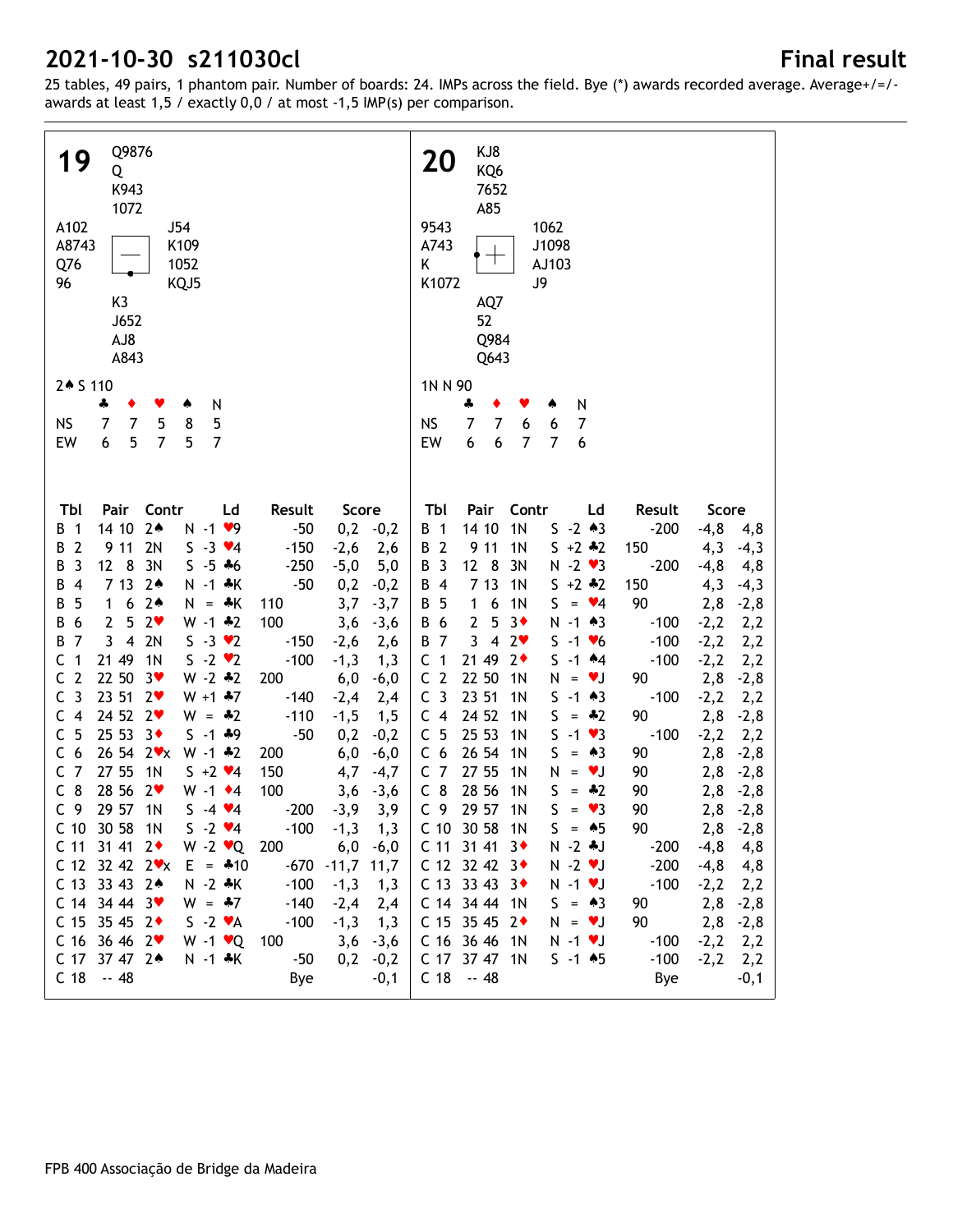| J107<br>21<br>J973<br>J103<br>K82<br>94<br>AQ82<br><b>AK85</b><br>Q642<br>A95<br>K84<br>J <sub>4</sub><br>A653<br>K653<br>10<br>Q762<br>Q1097 |                                                    | QJ986<br>22<br>75<br><b>AK63</b><br>J5<br>A32<br>K10<br>KQJ8<br>10943<br>94<br>1075<br>AQ32<br>K764<br>754<br>A62<br>QJ82<br>1098  |
|-----------------------------------------------------------------------------------------------------------------------------------------------|----------------------------------------------------|------------------------------------------------------------------------------------------------------------------------------------|
| $4 \times E - 420$                                                                                                                            |                                                    | 4*x S -500                                                                                                                         |
| N<br>÷<br>۸                                                                                                                                   |                                                    | ÷<br>N<br>٠<br>۸                                                                                                                   |
| $\overline{2}$<br><b>NS</b><br>5<br>4<br>$\overline{4}$<br>4                                                                                  |                                                    | <b>NS</b><br>$\overline{7}$<br>3<br>3<br>7<br>5                                                                                    |
| 8<br>8<br>10<br>8<br>EW<br>8                                                                                                                  |                                                    | 10<br>5<br>$10$<br>EW<br>5<br>8                                                                                                    |
|                                                                                                                                               |                                                    |                                                                                                                                    |
| Pair<br>Contr<br>Ld<br>Tbl                                                                                                                    | Result<br>Score                                    | Pair<br>Tbl<br>Contr Ld<br>Result<br>Score                                                                                         |
| $6*$<br>$E - 2 \cdot 7$<br>14 11<br>$\overline{1}$<br>В                                                                                       | $7,7,7$ $-7,7$<br>100                              | 14 11<br>1 <sub>N</sub><br>$W + 2 \cdot Q$<br>$-150$<br>B 1<br>$-2,7$ 2,7                                                          |
| 10 12<br>$\overline{2}$<br>4<br>$E = 0.5$<br>B<br>9<br>3<br>13<br>4<br>$E = -10$<br>В                                                         | $-420$<br>$-3,7$<br>3,7<br>$-420$<br>$-3,7$<br>3,7 | 10 12<br>B 2<br>1N<br>$-180$<br>$-3,7$<br>$W + 3 \cdot 8$<br>3,7<br>9 1N<br>B 3<br>13<br>$W + 2$ 44<br>$-150$<br>$-2,7$            |
| 8<br>1<br>4<br>$W = 10$<br>$\overline{4}$<br>В                                                                                                | $-420$<br>3,7<br>$-3,7$                            | 2,7<br>8<br>1<br>$3*$<br>$W + 1$ $\star$ K<br>B 4<br>$-170$<br>$-3,4$<br>3,4                                                       |
| 5<br>$\overline{2}$<br>4<br>$E = 49$<br>7<br>В                                                                                                | $-420$<br>3,7<br>$-3,7$                            | $\overline{7}$<br>$\overline{2}$<br>$2*$<br>$N = 10$ 110<br>B 5<br>3,7<br>$-3,7$                                                   |
| 6<br>3N<br>$W - 1$ $\vee$ 2<br>6<br>3<br>В                                                                                                    | 6,4<br>50<br>$-6,4$                                | B 6<br>3<br>6<br>1 <sup>N</sup><br>$W + 2 \cdot 3$<br>$-2,7$<br>2,7<br>$-150$                                                      |
| 5<br>3N<br>$W - 1 \cdot 3$<br>7<br>$\overline{4}$<br>В                                                                                        | 50<br>6,4<br>$-6,4$                                | 4 5 2 *<br>$N - 1$ $\vee 4$<br>$-0,0$<br>B 7<br>-50<br>0,0                                                                         |
| 21 48<br>1<br>4<br>$E - 1$ $*10$<br>C                                                                                                         | 50<br>6,4<br>$-6,4$                                | 21 48 24<br>C <sub>1</sub><br>110<br>$N = -4$<br>3,7<br>$-3,7$                                                                     |
| $\overline{2}$<br>22 49<br>C<br>$E = \bullet 6$<br>$4$ v                                                                                      | $-420$<br>$-3,7$<br>3,7                            | C <sub>2</sub><br>22 49 2*x<br>$-1,2$<br>$N - 1$ $\vee$<br>$-100$<br>1,2                                                           |
| $\overline{3}$<br>23 50<br>$W = AJ$<br>C<br>$4$ v                                                                                             | $-420$<br>3,7<br>$-3,7$                            | 23 50 24<br>C <sub>3</sub><br>$N + 1$ $\star$ K<br>140<br>4,7<br>$-4,7$                                                            |
| $\overline{4}$<br>24 51<br>$W = AJ$<br>C<br>4                                                                                                 | $-420$<br>3,7<br>$-3,7$                            | C <sub>4</sub><br>24 51 24<br>$N = 10$<br>110<br>3,7<br>$-3,7$                                                                     |
| 5<br>25 52<br>4<br>$E = \cdot 2$<br>C                                                                                                         | $-420$<br>$-3,7$<br>3,7                            | C <sub>5</sub><br>25 52<br>1N<br>$W + 1$ $*8$<br>$-1,9$<br>$-120$<br>1,9                                                           |
| 26 53<br>$E = 0.5$<br>6<br>4<br>C                                                                                                             | $-420$<br>$-3,7$<br>3,7                            | C <sub>6</sub><br>26 53 24<br>$N = 10$<br>110<br>3,7<br>$-3,7$                                                                     |
| 27 54<br>7<br>4<br>$N = 10620$<br>C                                                                                                           | $13,1 - 13,1$                                      | C <sub>7</sub><br>27 54 24<br>$N = \bullet 3$<br>110<br>3,7<br>$-3,7$                                                              |
| $C_8$<br>28 55<br>$W + 1$ + J<br>4                                                                                                            | $-4,6$<br>$-450$<br>4,6                            | $C_8$<br>28 55<br>1N<br>$W + 2 \cdot Q$<br>$-150$<br>$-2,7$<br>2,7                                                                 |
| 29 56 4<br>C <sub>9</sub><br>$E = 410$                                                                                                        | $-420$<br>$-3,7$<br>3,7                            | C <sub>9</sub><br>29 56 24<br>$N = 10$ 110<br>3,7<br>$-3,7$                                                                        |
| C 10 30 57 4<br>$E = *10$                                                                                                                     | $-420 -3,7 3,7$                                    | C 10 30 57 1N<br>$-2,7$ 2,7<br>$W + 2 \cdot Q$<br>$-150$                                                                           |
| $C$ 11 31 58 4 $\bullet$<br>$E = \cdot 2$                                                                                                     | $-420$<br>$-3,7$<br>3,7                            | $C$ 11 31 58 2 $\bullet$<br>$N = \bullet 5$<br>90 —<br>$3,2$ $-3,2$                                                                |
| $C$ 12 32 41 4 $\bullet$<br>$E = \bullet 10$                                                                                                  | $-420$<br>$-3,7$<br>3,7                            | C 12 32 41 1N<br>$W + 2 \cdot Q$<br>$-150$<br>$-2,7$<br>2,7                                                                        |
| $C$ 13 33 42 4 $\bullet$<br>$E - 1$ 43<br>$C$ 14 34 43 4 $\blacktriangledown$<br>$W = \cdot J$                                                | 50<br>6,4<br>$-6,4$                                | $C$ 13 33 42 4 $\star$ x<br>$N - 2$ $\vee$ 10<br>$-300$<br>$-6,4$<br>6,4                                                           |
|                                                                                                                                               |                                                    |                                                                                                                                    |
|                                                                                                                                               | $-420$<br>$-3,7$<br>3,7                            | C 14 34 43 1N<br>$W + 2 * 6$<br>$-150$<br>$-2,7$<br>2,7                                                                            |
| $W - 1$ $*10$<br>$C$ 15 35 44 4 $\bullet$                                                                                                     | 50<br>6,4<br>$-6,4$                                | C 15 35 44 2*<br>$N + 1$ $\bullet$ 7<br>4,7<br>140<br>$-4,7$                                                                       |
| $C$ 16 36 45 4 $\bullet$<br>$W = AJ$<br>C 17 37 46 3N<br>$W - 1 \cdot 3$                                                                      | $-420$<br>$-3,7$<br>3,7<br>50<br>6,4<br>$-6,4$     | C 16 36 45 2*<br>$N = \bullet 4$<br>110<br>3,7<br>$-3,7$<br>$C$ 17 37 46 2 $\bullet$<br>$W + 2 \cdot K$<br>$-170$<br>$-3,4$<br>3,4 |